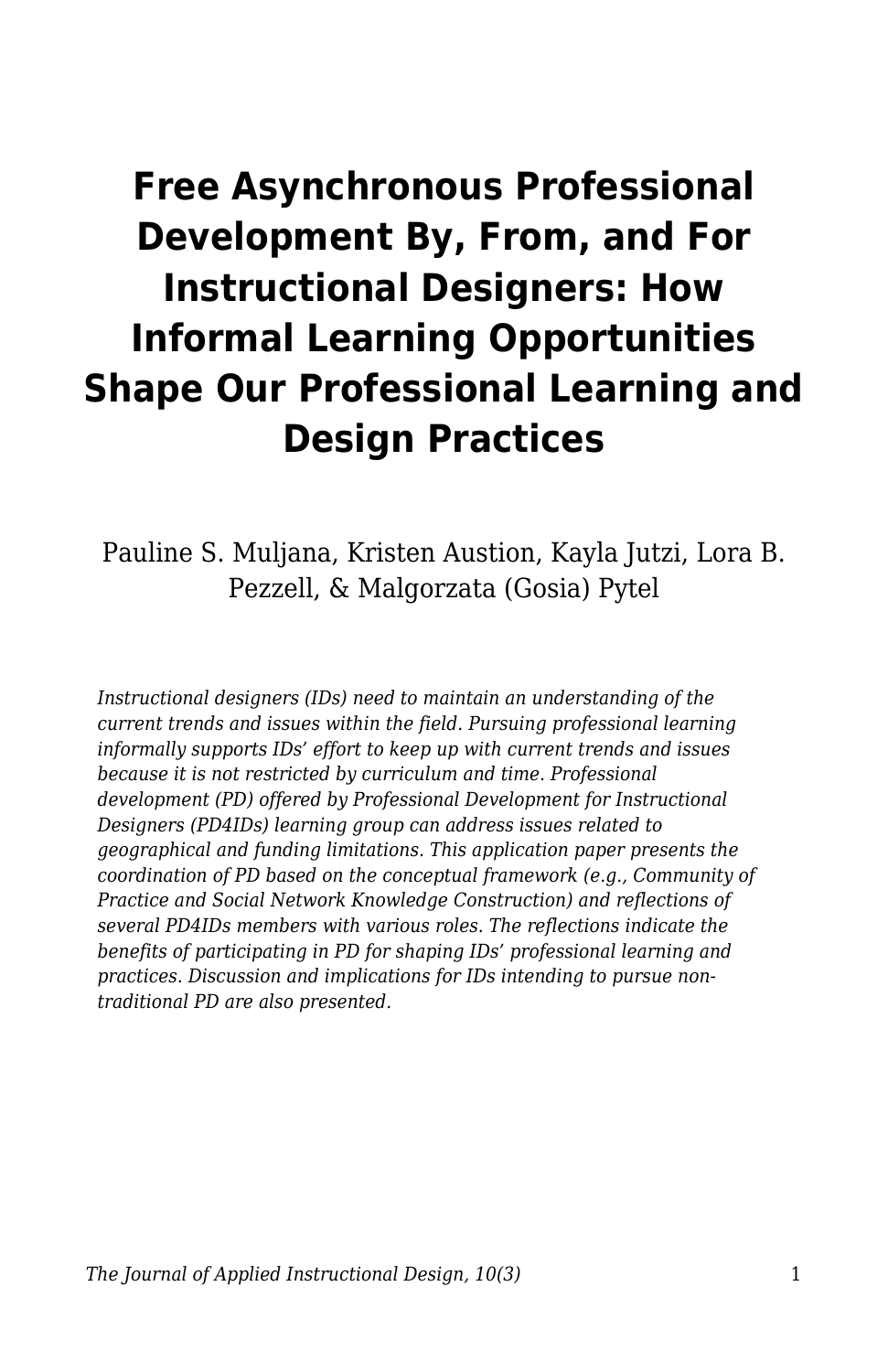### **Introduction**

Working professionals should keep up with the field and continuously learn to improve their knowledge and skills to stay current. Instructional designers (IDs) are not exempted, especially since the instructional design field constantly evolves alongside the rapid development of technologies (Sharif & Cho, 2015). As Sharif and Cho (2015) have mentioned, continuously improving knowledge, skills, and attitude related to the instructional design process is one of the competencies stated in the 2012 International Board of Standard for Training, Performance, and Instruction. This competency applies to IDs regardless of their work setting (e.g., K-12, higher education, business, government, etc.) and location (e.g., within the U.S. or worldwide) (Instructional Design Competencies: The Standards, n.d.).

By pursuing professional development (PD), working professionals also support their organizational performance (Yanchar & Hawkley, 2015). Therefore, employers support their employees' participation in non-traditional PD programs to meet the practical learning needs (Yanchar & Hackey, 2015). Such nontraditional PD opportunities may include informal learning that is not bounded by a specific curriculum, allowing working professionals to acquire just-in-time knowledge and expertise (Richter et al., 2011).

Professionals pursue continual PD due to the dynamic job demands (Littlejohn, 2017). When a new task involving new steps arises, working professionals do not hesitate to reach out to their networks who may have performed similar new tasks and ask for advice; particularly, they believe that the strategies from those who have been in similar new tasks are more effective (Littlejohn, 2017). The technology-enhanced learning environments supporting social interactions play an imperative role in this regard, wherein the Social Network Knowledge Construction (SNKC) framework can provide guidance for working professionals to interact with, communicate with, and learn from the peers within their social networks (Dawley, 2009).

Working professionals are willing to take advantage of technologies to enhance their knowledge and skills without limited by geographical and temporal constraints (Muljana et al., 2020). For example, IDs encountering budget, traveling, and time constraints perceive the value of joining online Community of Practice (CoP) groups enabled through social media (Muljana et al., 2020). Online CoP allows IDs to participate flexibly; they can adjust their participation level (e.g., whether they seek information only or contribute to the collective knowledge) according to their professional learning needs and time availability (Muljana et al., 2020; Schwier et al., 2014). To support IDs who needed PD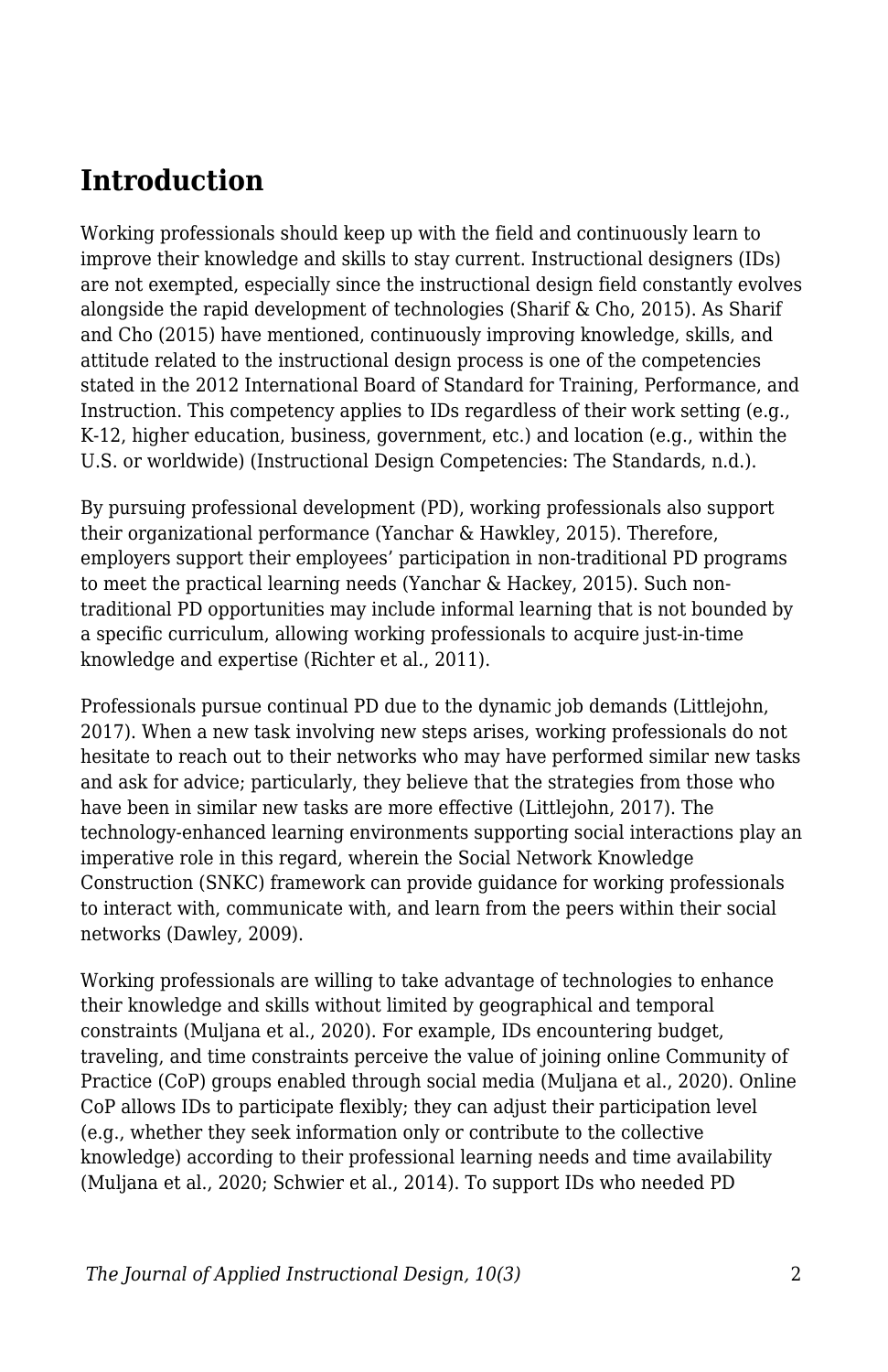without being limited by such constraints, a CoP-based learning community called Professional Development for Instructional Designers (PD4IDs) was formed to offer free asynchronous PD events for IDs once or twice a year.

The purpose of this application paper is to describe the conceptual framework, how PD4IDs learning community facilitates free PD events for IDs, and the coordination process of the PD events, as aligned with the conceptual framework. Additionally, the paper includes reflections of the learning community members regarding how participating in the PD events may have influenced their engagement level in the community over time, professional learning experiences, and instructional design practices. Discussion and implications for IDs intending to pursue non-traditional PD are also presented, which inform (a) practitioners regarding ways to pursue just-in-time informal PD opportunities, (b) those with supervisory roles for supporting emerging informal PD outlets that are achieved through interactions with social networks, and (c) leaders who are interested in offering informal learning opportunities. As more non-traditional PD outlets may emerge due to advanced technologies, this paper may additionally offer insights to working professionals outside the instructional design and technology field in regard to ideas for acquiring or providing informal professional learning that is not restricted by geographical and temporal boundaries.

# **Conceptual Framework**

The formation of PD4IDs and facilitation of free PD events for IDs are aligned with CoP and Social Network Knowledge Construction (SNKC). The following sections present each concept in detail; in addition to describing how both concepts are manifested in the efforts to provide free PD within PD4IDs.

### **Community of Practice**

Community of Practice (CoP) is a community or group where people with common interests and goals can gather to learn together (Wenger et al., 2002). Facilitating a CoP group can help people improve their knowledge and expertise (Wenger et al., 2002) as CoP includes three key components: (1) a domain of shared interests, in which the members share and thus display a level of their knowledge and competence; (2) interaction, allowing members to learn together through activities, seeking and sharing information, and discussion; and (3) shared experiences or practices, displaying the collective knowledge as a result of the interaction among members (Wenger, 1998; Wesely, 2013). Because of the domain of shared interests, the CoP members share a commitment and passion about the domain, respect the collective knowledge, and are eager to learn from each other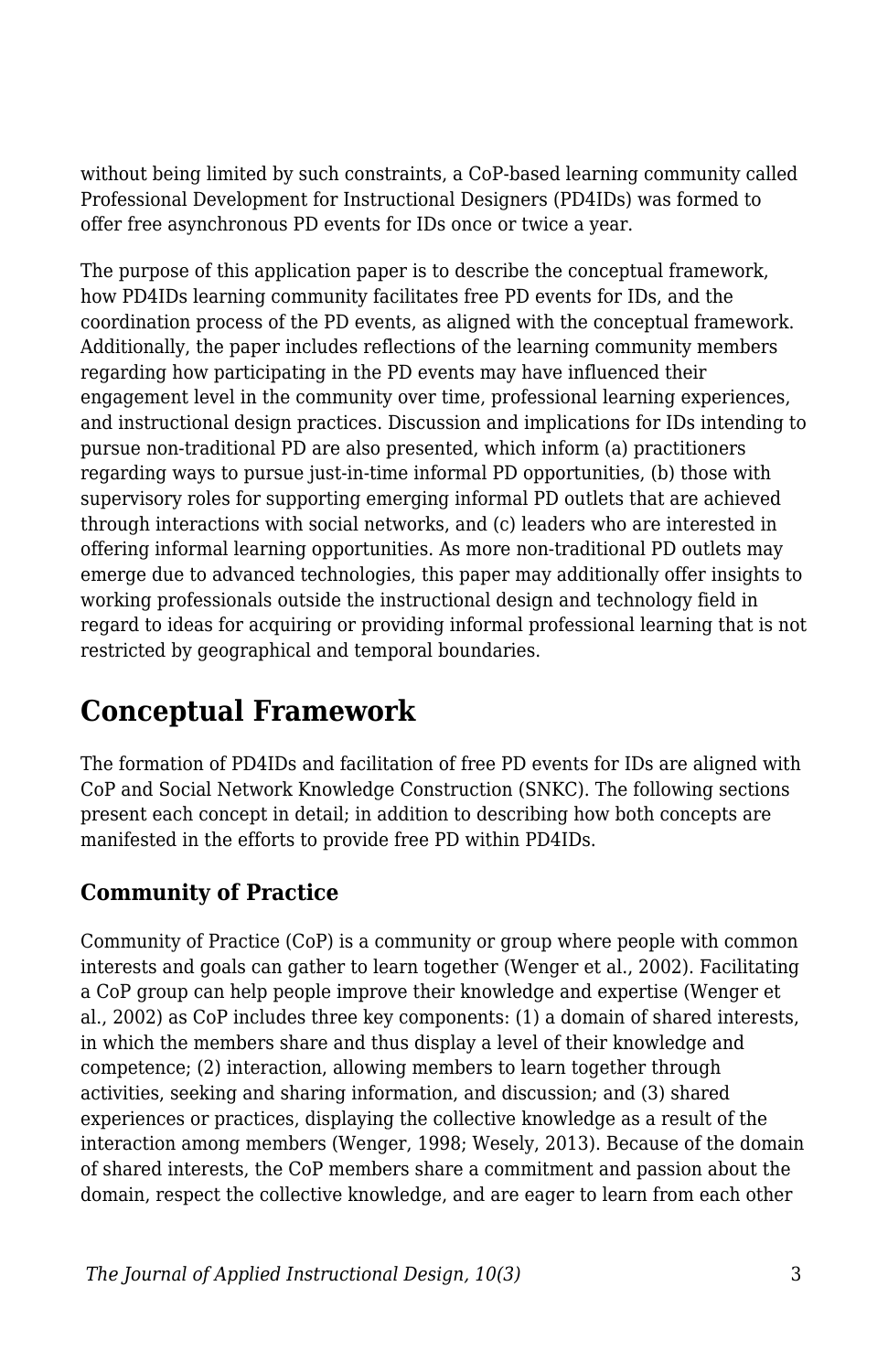(Wenger & Wenger-Trayner, 2015). Because of the interaction, the CoP members can participate in discussions and activities that further generate shared experiences and practice in the form of dialogues and resources (Wenger & Wenger-Trayner, 2015).

Participation in CoP is voluntary. The members are welcome to participate at any level. For example, the members may serve as a core (e.g., facilitator), active (e.g., members who do not mind sharing insights in addition to learning from others), or peripheral members (e.g., members who prefer to obtain information, rather than actively participating in discussions (Wenger et al., 2002). The core members of an online CoP group are typically expected to lead the community, transforming the information sharing activities into knowledge construction, which can be challenging as it takes time (Gray, 2004). As suggested by Lave and Wenger (1991), new members may start from the peripheral participation so that they can observe how the active and core members interact and learn from their information exchange. Gradually, the comfort, confidence, and trust levels of the new members will increase, which can encourage further participation (Muljana et al., 2020; Gorrell et al., 2013; Tseng & Kuo, 2014). This suggests that the members who are perceived as passive may be strategic about their participation level (Romero-Hall et al., 2020). We also recognize the members' challenges of adjusting their participation levels. Most of the members are working professionals; therefore, they may have time constraints that prevent them from increasing their participation levels (Muljana et al., 2020; Gray, 2004; Preece et al., 2004). They typically "put their participation on the back burner" because they have to prioritize their duties and tasks at work (Gray, 2004, p. 29).

Facilitating a CoP group can be performed online by taking advantage of modern technologies. As a result, an online CoP can bring people together regardless of their location and time zone (Muljana et al., 2020; Woo, 2015). It also potentially addresses the budget limitations that working professionals may face (Eaton & Pasquini, 2020). Online CoP, serving as a virtual space, provides learning opportunities through the interactions among members that help the members combat the isolation feeling, regardless of their participation levels. For instance, peripheral members can learn from and be inspired by the more active members' postings, such as the stories of experiences and discussions of problems, even without contributing (Gray, 2004). When members have time limitation, they can still take advantage of the online CoP discussion; they may simply read the online discussions and perceive the key takeaways without responding (Preece et al., 2004). For the more active members, actively posting discussions also serves as a way to gain multiple perspectives from others, providing opportunities to challenge their own perspectives (Gray, 2004). Participating in and observing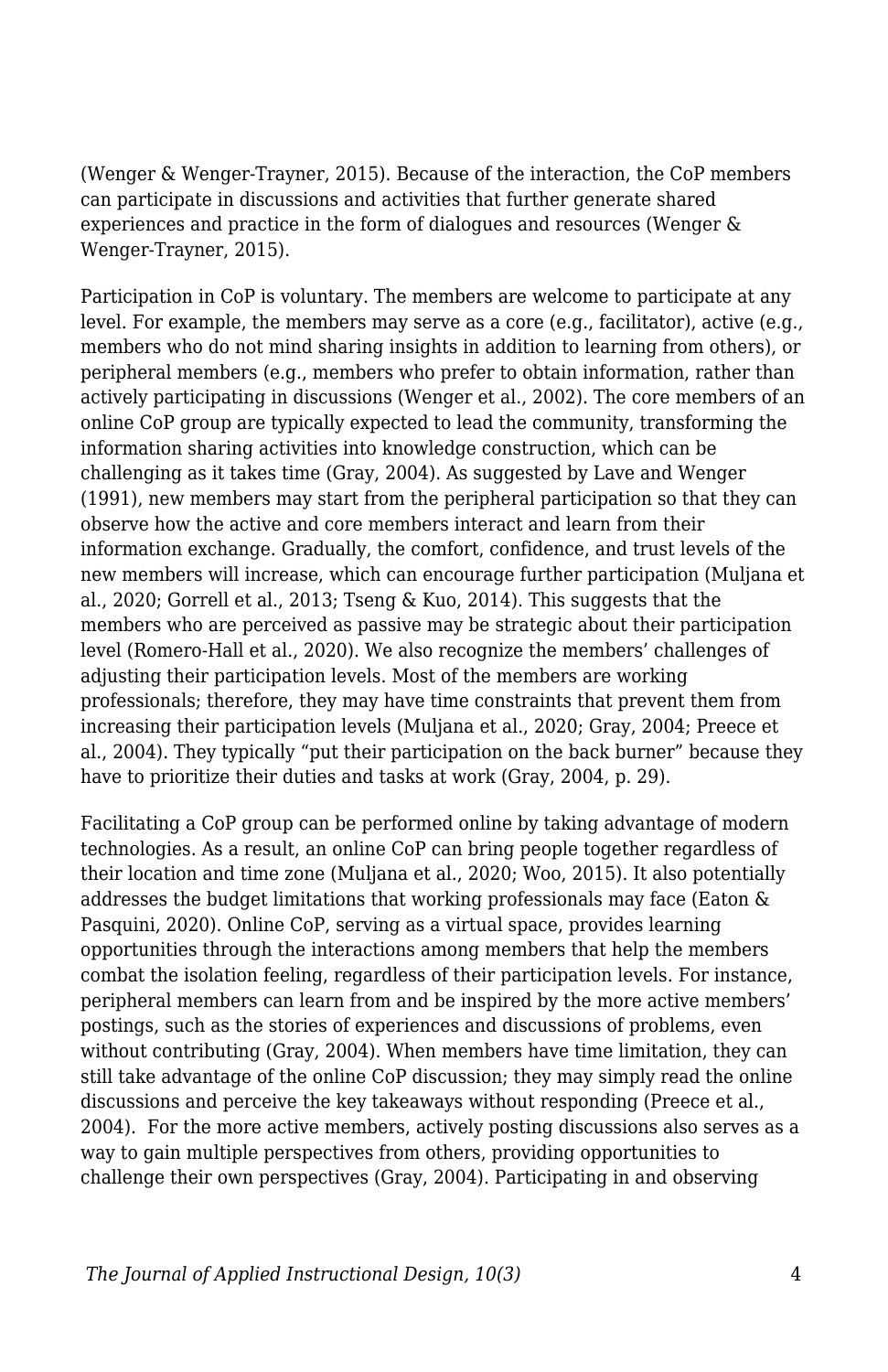diverse dialogues in an online CoP additionally provide opportunities for the members to reflect on their own practices, potentially informing and shaping their professional practices (Akerson et al., 2009). We particularly pay close attention to these characteristics and potentials of online CoP when we coordinate our CoPbased PD events, which are described in a following section.

#### **Social Network Knowledge Construction (SNKC)**

Social Network Knowledge Construction (SNKC) is another framework considered during the facilitation of PD4IDs learning community. SNKC explains how people interact with one another and learn from each other in a technology-enhanced environment, such as one that uses social network communication mechanisms (Dawley, 2009). Additionally, SNKC also provides a description of how the knowledge constructed from the social network communication may influence learners' thinking process about future decisions on their further interaction or participation (Dawley, 2009). We include this framework because it can complement CoP. Essentially, CoP describes the interaction level of the members (e.g., peripheral, active, and core), whereas SNKC can serve as a guideline for the members on how to increase their participation level.

Dawley's (2009) SNKC framework includes five levels of social network engagement, originally aimed at helping an instructor introduce social technological tools to students and pace the engagement or participation levels. While our learners are mostly working professionals, this framework is helpful to guide them in exploring learning opportunities through a social-technologyenabled learning environment according to their comfort and experience levels. These five levels of social network engagement are (1) identify, providing opportunities to identify which social networks suitable for pursuing professional learning; (2) lurk, allowing people to observe the learning community or environment and identifying the purpose of it; (3) contribute, encouraging the participation and contribution; (4) create, allowing the knowledge creation within the learning environment; and (5) lead, motivating those who are already comfortable to acquire leadership opportunities.

We can juxtapose the aforementioned five levels of social network engagement with the context of instructional designers' non-traditional professional development. For example, in level 1, working professionals like IDs may locate potential learning opportunities that can support their just-in-time professional learning needs, whether it is an online CoP or other format. In level 2, IDs may read the contributions made by others, such as the information shared and the dialogues occurring in the discussions. In level 3, IDs may begin to participate by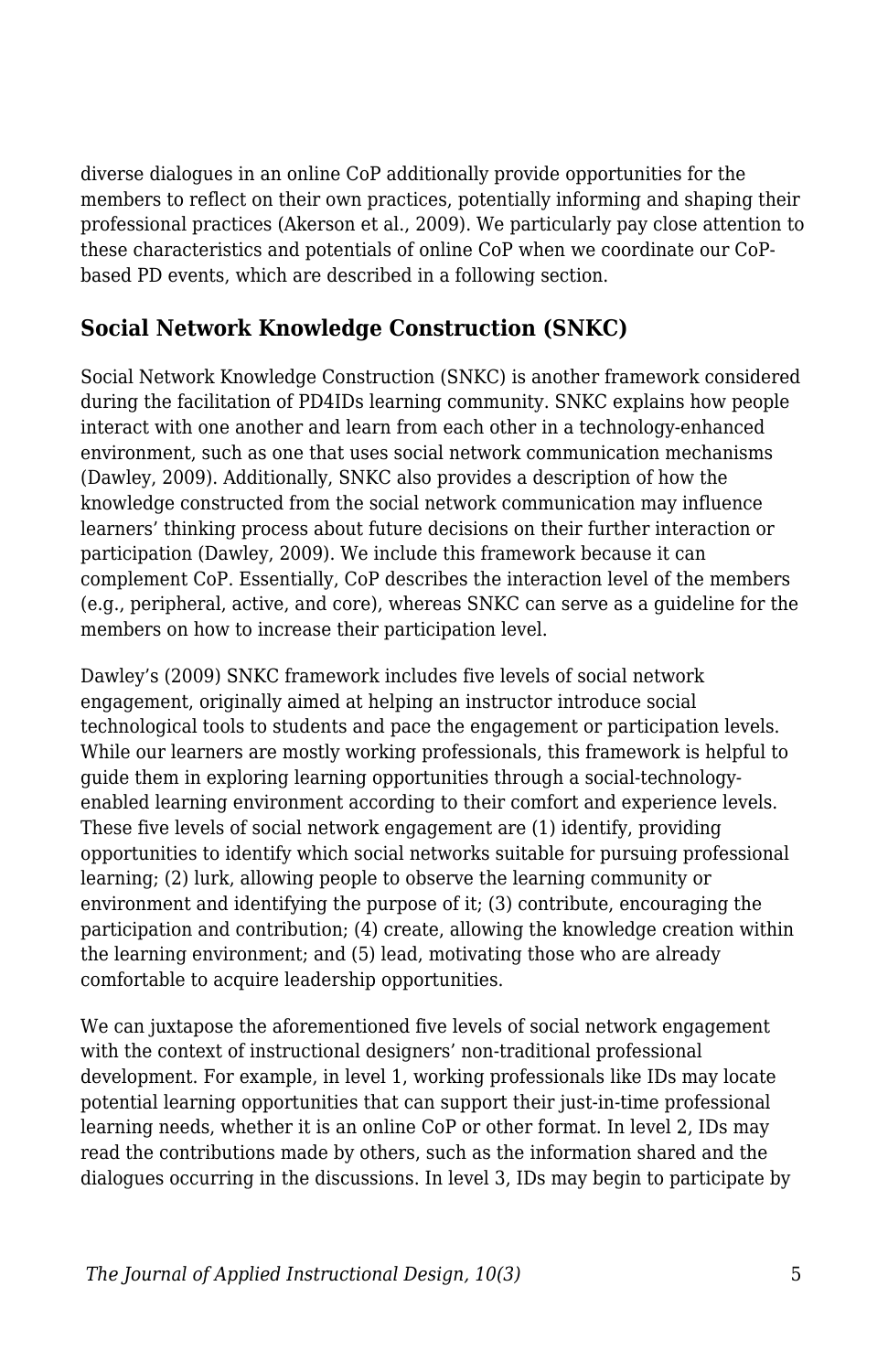making an introduction and asking questions. According to Dawley (2009), these individuals may gradually share their insights, experiences, and work to participate in active discussion. In level 4, IDs may increase their participation through knowledge creation; in the context of our PD, we provide opportunities for IDs to facilitate PD in the form of an asynchronous module and lead discussion surrounding their module topics. In level 5, IDs may acquire a leadership opportunity, such as by getting involved in the coordination of PD events; in our context, one member joined the leadership team at a later time and was given a choice to determine her leadership role. When we coordinate the PD events, we attend these five levels of social networking engagement. Detailed information about how PD4IDs was established and how we coordinate the PD events is described in a later section within this article.

### **Applying CoP and SNKC**

 Facilitating free PD events in PD4IDs learning community is aligned with CoP and SNKC. The members of PD4IDs are primarily IDs from various work settings and with different experience backgrounds and levels. They also live in dispersed geographical locations. The free PD events occur annually or bi-annually; each PD event takes place asynchronously in Canvas, a Learning Management System (LMS), to accommodate IDs in various geographical locations and time zones. Additionally, all members are provided with opportunities to connect or network with one another voluntarily. Both CoP and SNKC support such professional learning activities.

Furthermore, the members are welcome to participate at various levels, which is aligned with both CoP and SNKC. In the PD4IDs learning group, there are cofounders and a designer/reviewer, serving as core members, who coordinate the PD events, as well as moderating the ice-breaker discussions. Using SNKC framework perspective, these members are considered as those who usually lead, create, and/or contribute. There are also presenters in the PD4IDs learning group, serving as active members, who share their knowledge, resources, and best practices during a PD event. Resonating with the SNKC framework, these members typically contribute and/or create knowledge. Participants in our learning group serve either as active or peripheral members, who access the course site in Canvas to access the information and sometimes participate in discussions. Aligning with SNKC, members at this participation level may be still lurking or identifying the network. For example, the numbers of our Facebook group members and registrants of PD events are typically higher than those who actively participate in discussions. This is aligned with Marett and Joshi (2009) and Rafaeli et al. (2004) that the majority of CoP membership may consist of "lurkers."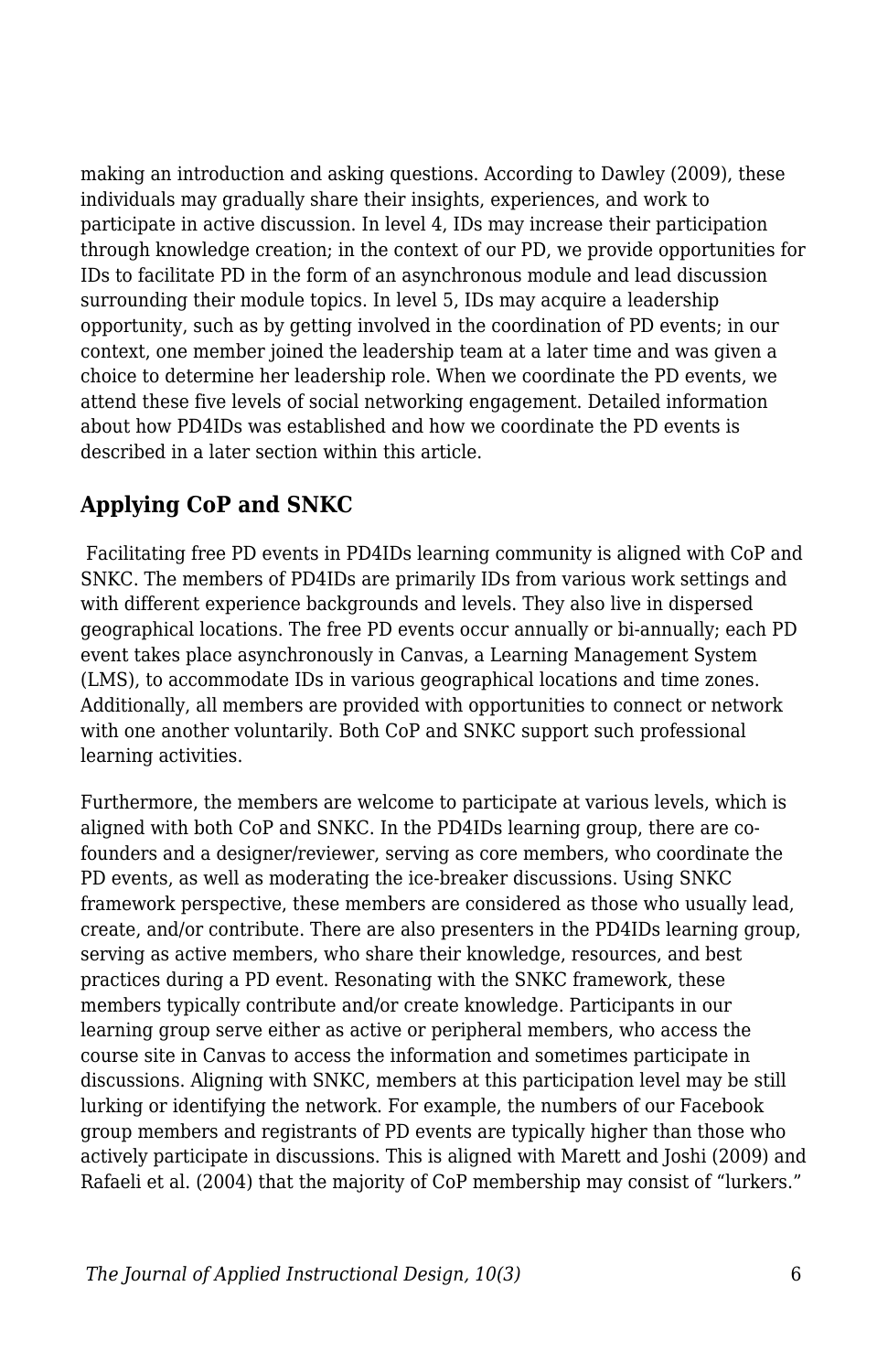In addition, during any PD events, all members are welcome to participate at any level, whether they simply provide ideas regarding the topics to learn, register and access the modules, post discussion, or present or facilitate a module. Figure 1 illustrates the participation or engagement levels as we compare CoP, SNKC, and our PD4IDs group.

#### Figure 1

Comparison of the Participation Levels in CoP, SNKC, and PD4IDs



A visual comparison of participant levels on CoP, SNKC, and PD4IDs

Note. Each element of CoP, SNKC, and MM are listed juxtapositionally according to the participation level. The participation level in CoP (core, active, and peripheral) resonates with the five levels of social engagement in SNKC (lead, create, contribute, lurk, and identify) and also similar to the members' roles in PD4IDs group (co-founders and reviewer/designer, presenters, and participants/learners).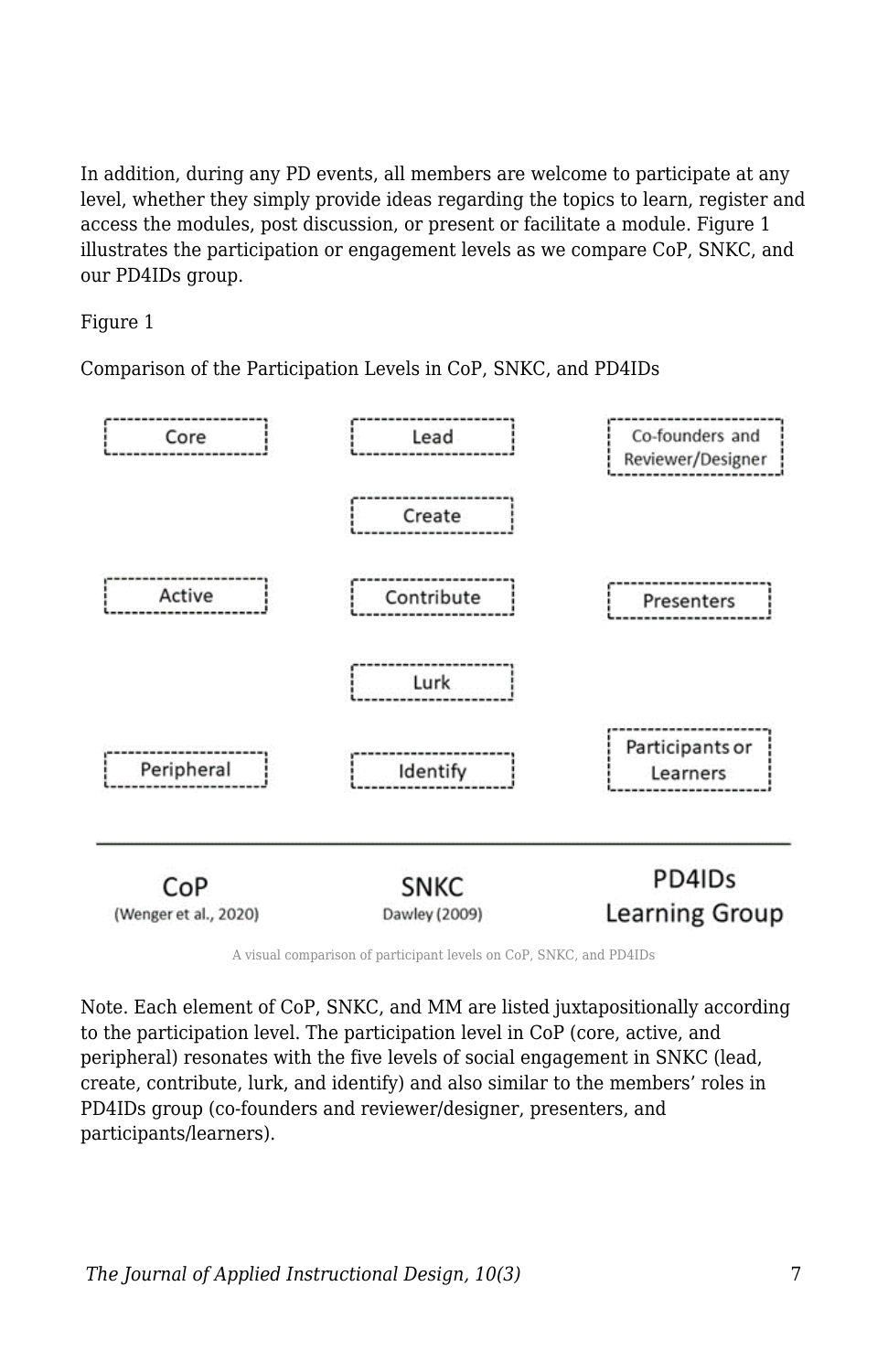# **The Coordination of Professional Development Events**

### **How It Started**

There were conversations in a Facebook professional group joined by thousands of IDs regarding the challenges of pursuing PD. IDs expressed a need for fulfilling PD without limited by time, location, and budget. They would not mind learning from their colleagues regarding best practices and strategies. Being proactive, three IDs (including Author 3 and Author 1) responded to this need and were willing to lead the efforts.

### **The Initial Needs Analysis**

The three IDs conducted the initial needs analysis, aimed to determine the most requested format or delivery of PD, and the best possible schedule to facilitate the PD by utilizing an anonymous questionnaire. The initial needs analysis is crucial not only to assess what the IDs need, but it is also a way for us to gather people with similar interests and goals in pursuing professional learning opportunities. As stated by Wenger et al. (2002), CoP is a community or group of people with shared interests and goals who gather to learn together. The results of the needs analysis showed that IDs' work setting was diverse, ranging from K-12, higher education, corporate setting, and self-employed. Responses about topic interests were mixed at that early point such as anything related to instructional design, design thinking, ID models, learning analytics, assessment, accessibility, faculty buy-in, portfolio development, and emerging technology.

Survey responses also indicated that the majority of IDs preferred asynchronous format through an LMS and a combination of synchronous and asynchronous formats. Since many IDs also wished for a combination of asynchronous and synchronous formats, there was an idea about including an opening keynote through a synchronous webinar, with a provided recording. Because there was no available budget and no plan to charge event fees, a free version of LMS could be used.

As far as the schedule, survey respondents were not unanimous because they lived in dispersed geographical locations around the world. Therefore, a PD event could asynchronously occur for a week to accommodate all preferred days and times. Additionally, two asynchronous PD events could take place twice each year: one in June or July, and another in December. These months were typically slow and peak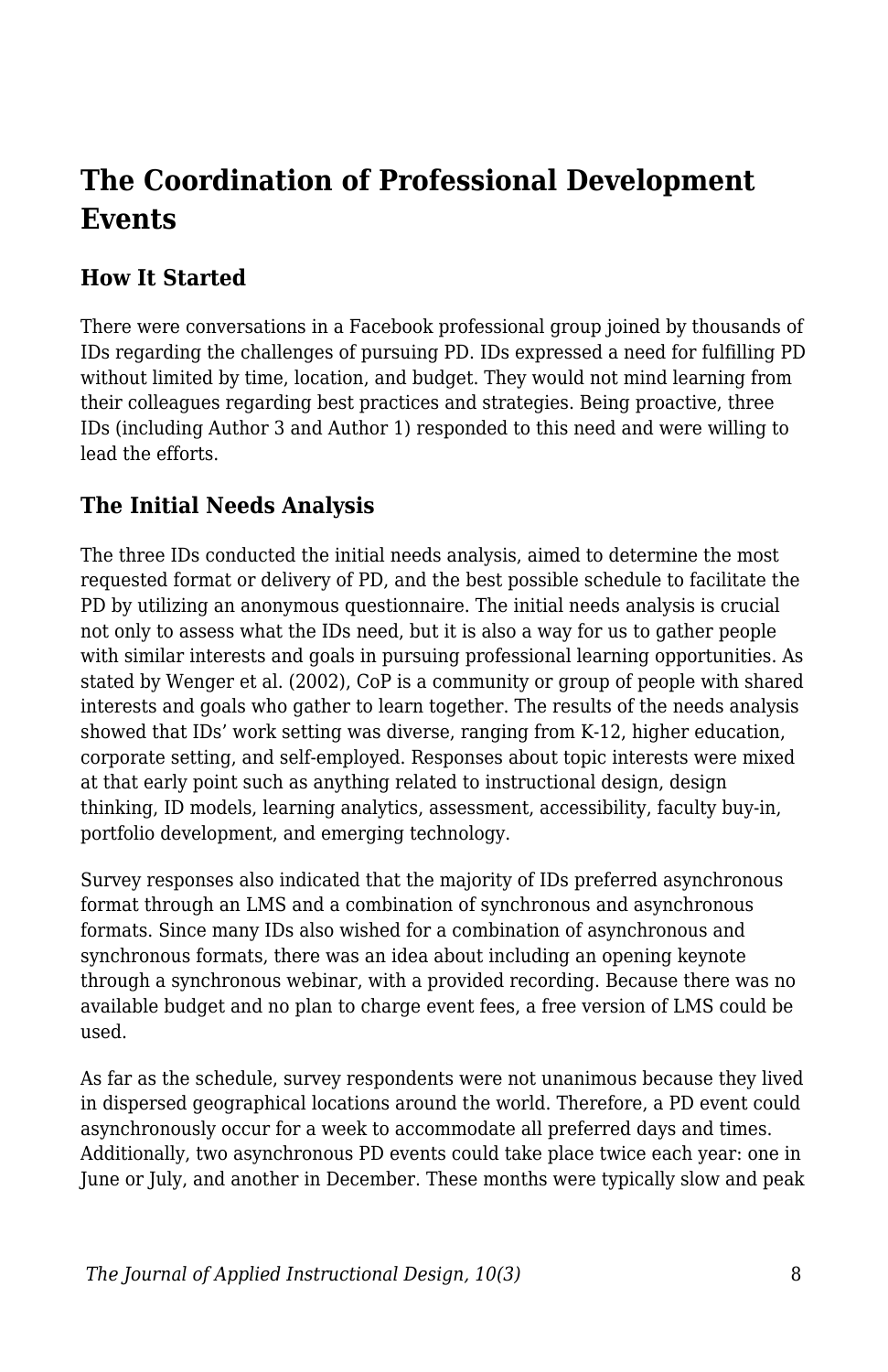season for instructional designers.

#### **The Formation of PD4IDs Learning Community**

The three IDs were then formed as the PD4IDs learning community as a space for IDs who wished to pursue free PD. Referring to themselves as the co-founders of PD4IDs, the three IDs identified the coordination process of each PD event. The process includes the topic selection (two months before the PD event), call for proposal (six weeks before the event) and acceptance of proposals (four weeks before the event), module development by the accepted presenters and call for registrations (four weeks before the event), peer-review of the modules (one to two weeks before the event), implementation, and evaluation during the event. Figure 2 depicts the overall process. Recently, a member joined the core members—this member is now referred to as a designer/reviewer who assists the co-founders in designing logos and images, creating an LMS template, and reviewing proposals and modules. This acceptance of new leaders resonates with both CoP and SNKC; members may adjust their participation at any time (Muljana et al., 2020; Schwier et al., 2014), and they are given an opportunity to participate in a leadership role (Dawley, 2009). Additionally, there is a Facebook group for the PD4IDs members to connect and interact with one another outside the PD events.

#### Figure 2



#### The Coordination of Each PD Event

Timeline of Professional Development Events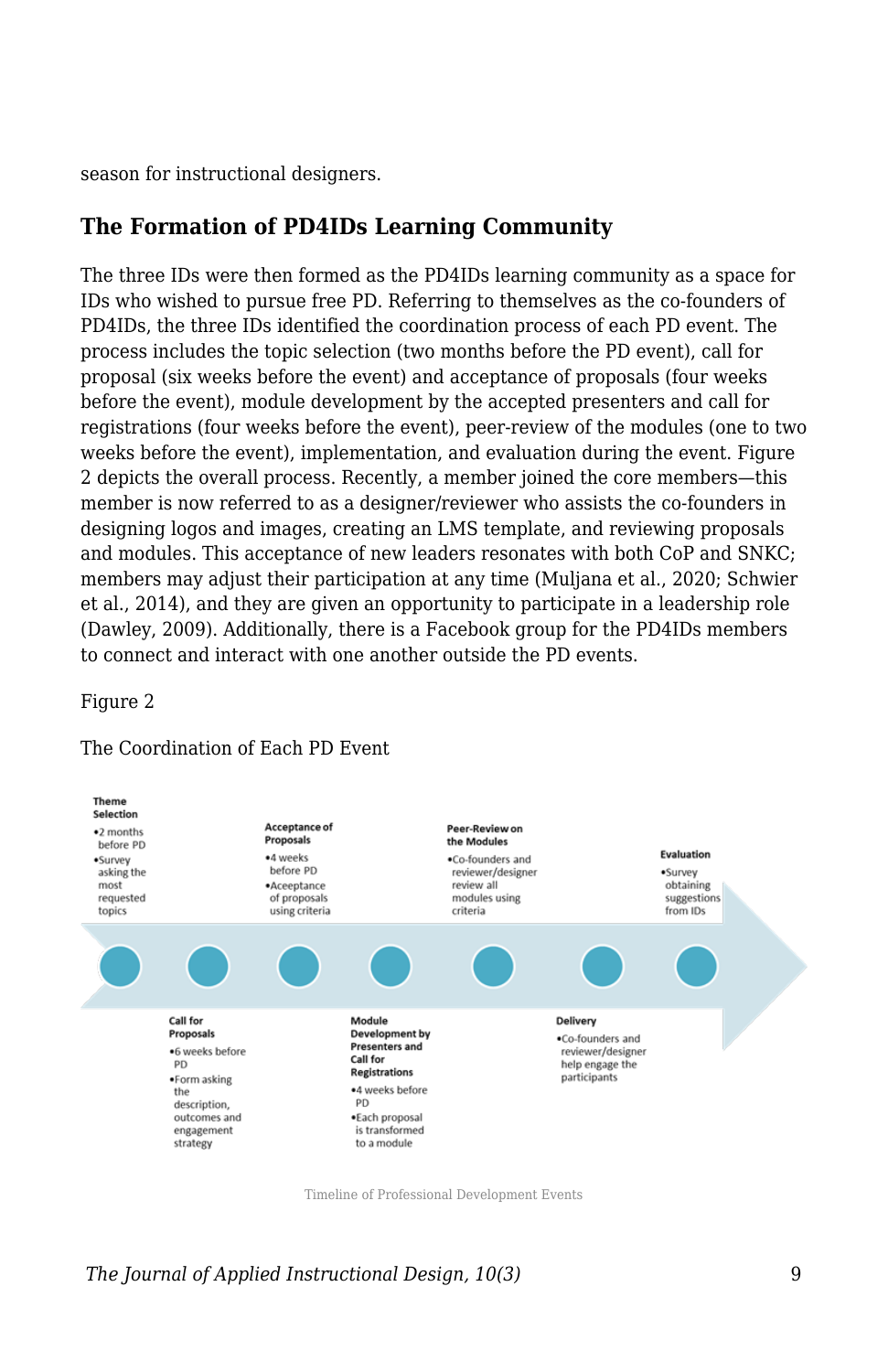### **Topic Selection**

Two months before a PD event, an anonymous questionnaire is available for all members to vote for and suggest the learning topics. Questions in the questionnaire revolve around demographic information and requested topics. A questionnaire item lists pre-selected topics based on the needs analysis results, allowing the members to vote on topics and suggest any other topic(s) in an open section within the questionnaire.

We promote the topic-voting call through our Facebook group and additionally share it with several other instructional-design social media groups. Depending on the response, the two or three most-voted topics are selected for the upcoming PD theme. Asking the CoP members to request and select the relevant topics is our way to ensure that the members can perceive the value of learning from the PD events, resonating with Cadiz et al. (2009) as well as Wenger (1998).

#### **Call for Proposals and the Acceptance**

 Next is announcing the call for proposals. An online form accompanied by a digital poster is posted again on our Facebook group and other groups to invite fellow IDs to share their knowledge and best practices related to the respective topics. Essentially, the call for proposals serves two purposes. First, it is to motivate the members to increase their participation level, in hope of helping them move to level 4 of SNKC (Dawley, 2009). Second, the call for proposal phase assists the core members in promoting the knowledge-sharing activities among members. This resonates with the purpose of facilitating a CoP; one of which is about promoting knowledge sharing (Wenger & Wenger-Trayner, 2015). Once the due date of the call is closed, the co-founders and designer/reviewer review all incoming proposals using selection criteria to select the facilitators or presenters to ensure: (1) the alignment of the title, objectives, and content with the event's topic and (2) clear session description and objectives. Between three to five presenters are usually accepted.

#### **Module Development**

Once the presenters are selected (about one month before the event), core members communicate with the presenters regarding the module development. Presenters have approximately three weeks to design and develop the module. Providing a welcoming environment is crucial in a CoP, particularly to establish the learner engagement (Jones et al., 2016). Additionally, knowledge sharing in a CoP may take form in joint discussions and activities (Bond & Lockee, 2018).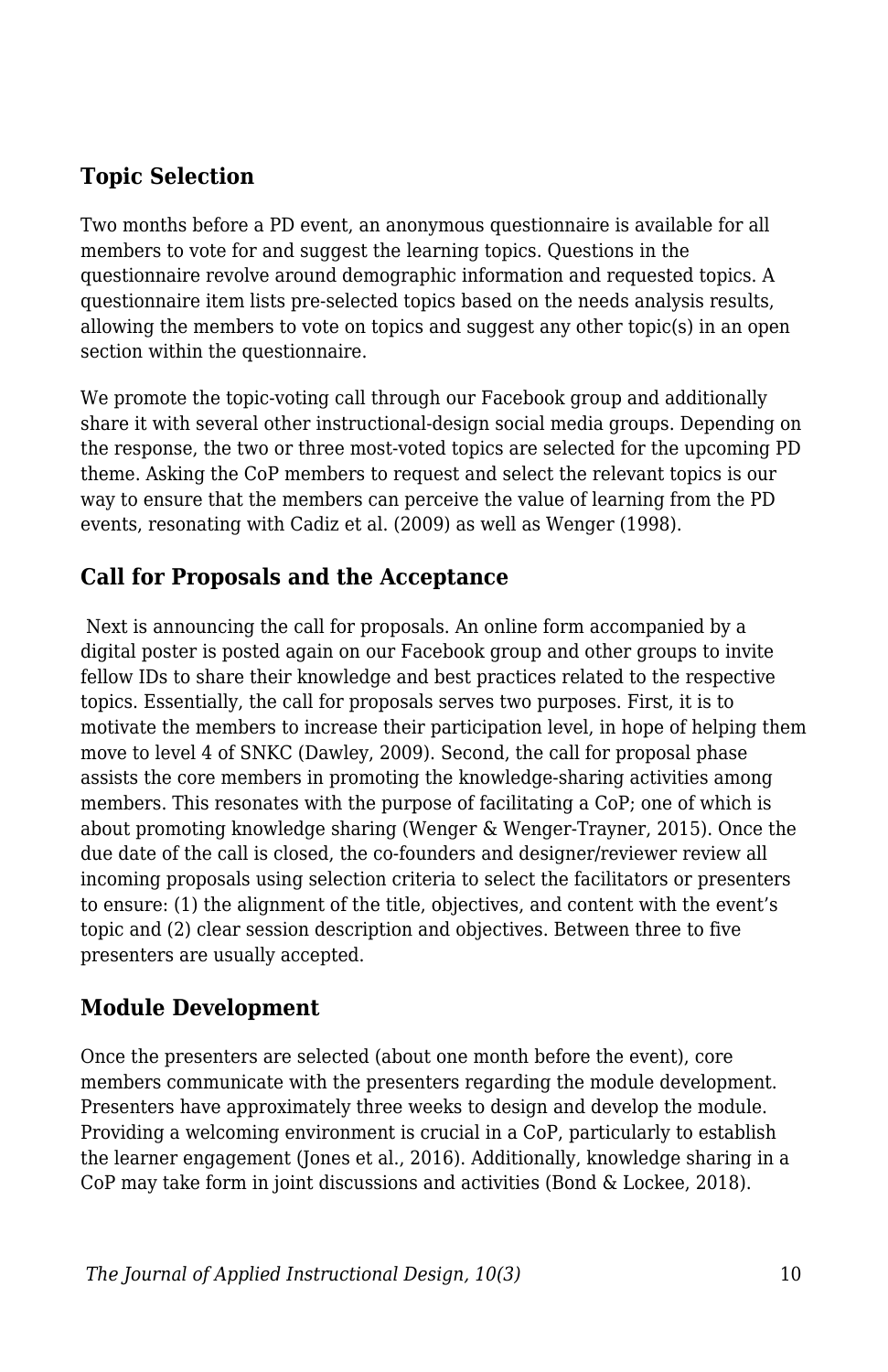Therefore, we developed the module criteria for the presenters to consider as below:

- 1. the module should take approximately 30 minutes to complete,
- 2. the opening includes an introduction of the presenter to encourage networking opportunity with the participants,
- 3. the module contains discussion(s) to promote the engagement throughout the week, and
- 4. facilitated discussions allow interaction beyond the event, e.g., through emails or social media.

At this point, the call for registration and the link to register are available in the Facebook group page. All members can register for the PD.

### **Peer-Review on the Modules**

The co-founders (including Author 3 and Author 1) and reviewer/designer (Author 2) perform peer-review of the modules. As alluded, providing a welcoming learning environment (Jones et al., 2016) and intuitive course navigation is imperative (Preece, 2000), particularly that time may be of essence for the participants (Preece et al., 2004). Therefore, we adapted the questions below from the Quality Matters Continuing Education and Professional Development standards (CPE Rubric, n.d.) for the peer-reviewing the module content:

- 1. Overview and introduction: Is it clear where to start and find module elements? Did the presenter include a biography? If specific technology is used, are technical requirements included?
- 2. Learning outcomes: Are the module learning outcomes learner-friendly (brief but transparent)? Are the outcomes reasonably achievable?
- 3. Instructional materials: Do the materials match the learning outcomes? Do materials cover the topic adequately? Is the content interesting and motivating?
- 4. Learning activities: Do the learning activities help achieve the learning outcomes? Do learning activities promote engagement? Do learning activities help learners make meaning of the content?
- 5. Technologies: Do the technologies used to promote the achievement of learning outcomes? Are technologies easy to obtain and use? Do all technologies used function well?
- 6. Learner support: If learners encounter any issue or have questions while completing the module, do the instructions indicate ways to find help?

Once all modules have been reviewed, the presenters are notified on whether they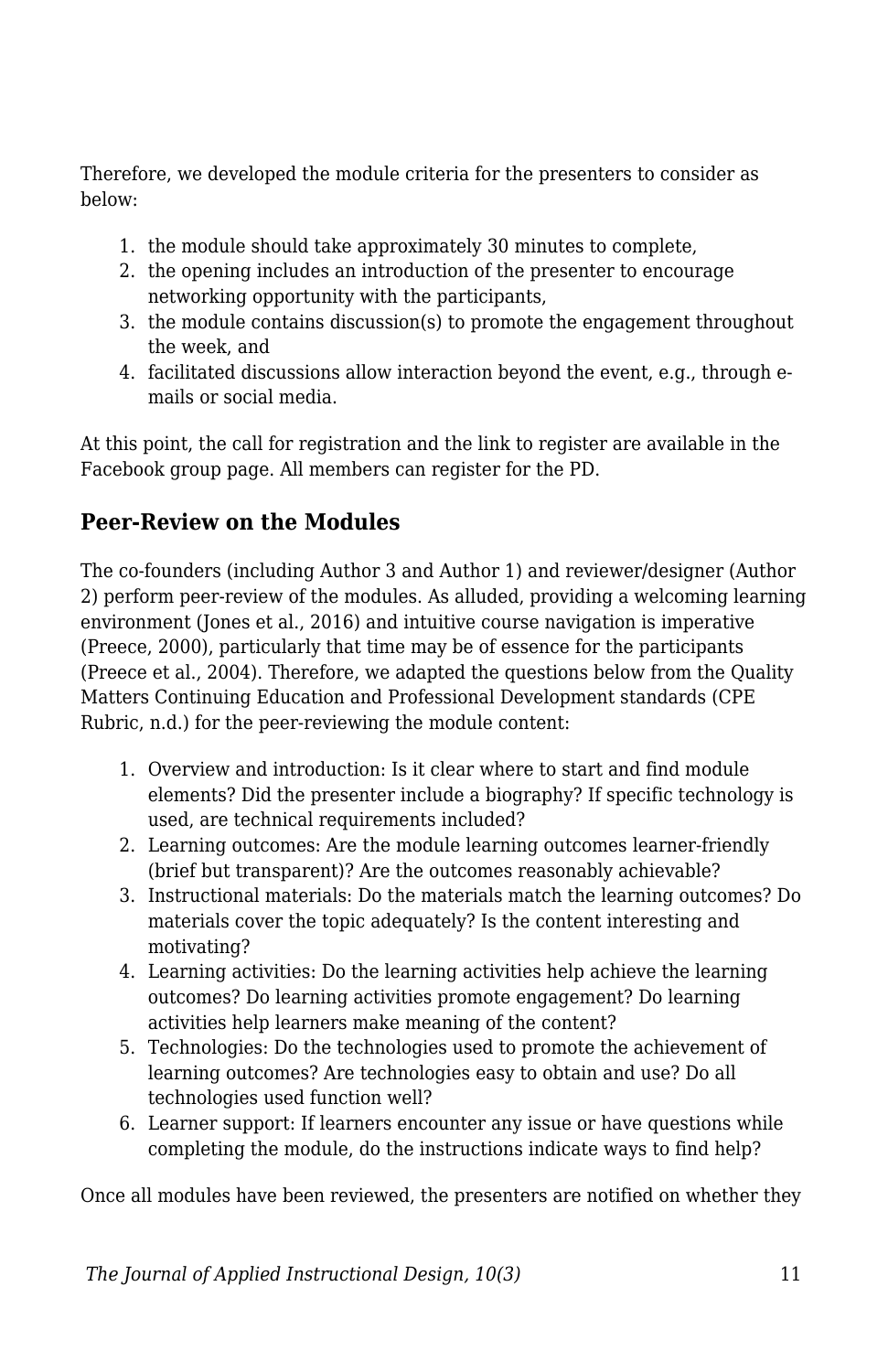need to clarify or add some content to meet with the criteria above.

### **Implementation and Evaluation of each Event**

Each PD event utilizes a centralized LMS account in Canvas. To create a consistent approach to each PD, a template was created. It contains a home page with placeholders for the welcome image, title, dates, and session description. The modules area contains a sample module for the presenters as they work on their modules. When preparing for a new PD event, a new Canvas course site is created as a copy of the template. Then, the modules in the new Canvas course site are prepopulated for each presenter, serving as a working-space for their section. Using a template and providing a sample module can ensure the consistent, logical course structure and minimize technical issues (Preece, 2000; Preece et al., 2004).

 Although asynchronous, the facilitation of each PD event takes place for one week. The one-week duration is a signal for participants that discussions occurring during that week are monitored. Therefore, co-founders and presenters can set a time every day to read and respond to the discussions. At the end of the one-week duration, we make an evaluation form available, acquiring feedback and suggestions for improving the PD event. The questions included in the evaluation form are related to the overall experience, whether participants would attend again and recommend the PD. Additionally, we ask for any feedback on improvements of future PD, whether they would like to see a different topic, and recommendations on any other better month for hosting a future PD. It is imperative to provide the flexible learning opportunities (Trust et al., 2017), therefore, the modules remain open for on-demand, self-paced PD after the oneweek duration. If the self-paced learners want to share insights and discuss, there is a Facebook group for extending the discussion.

# **Member Reflections**

We took the reflective approach to understand "the similarities, differences, and patterns across two or more cases that share a common focus or goal" (Goodrick, 2014, p. 1). Such an approach can be used to analyze experiences and challenges that the members may have faced while navigating and conducting informal learning within a CoP-based PD. An example use of the reflective approach is provided by Perrotta and Bohan (2020), wherein they examined their challenges and opportunities of online teaching. Through the reflections of our members, we gain a deeper comprehension of how informal learning in a CoP-based environment shapes their practices of professional learning and instructional design.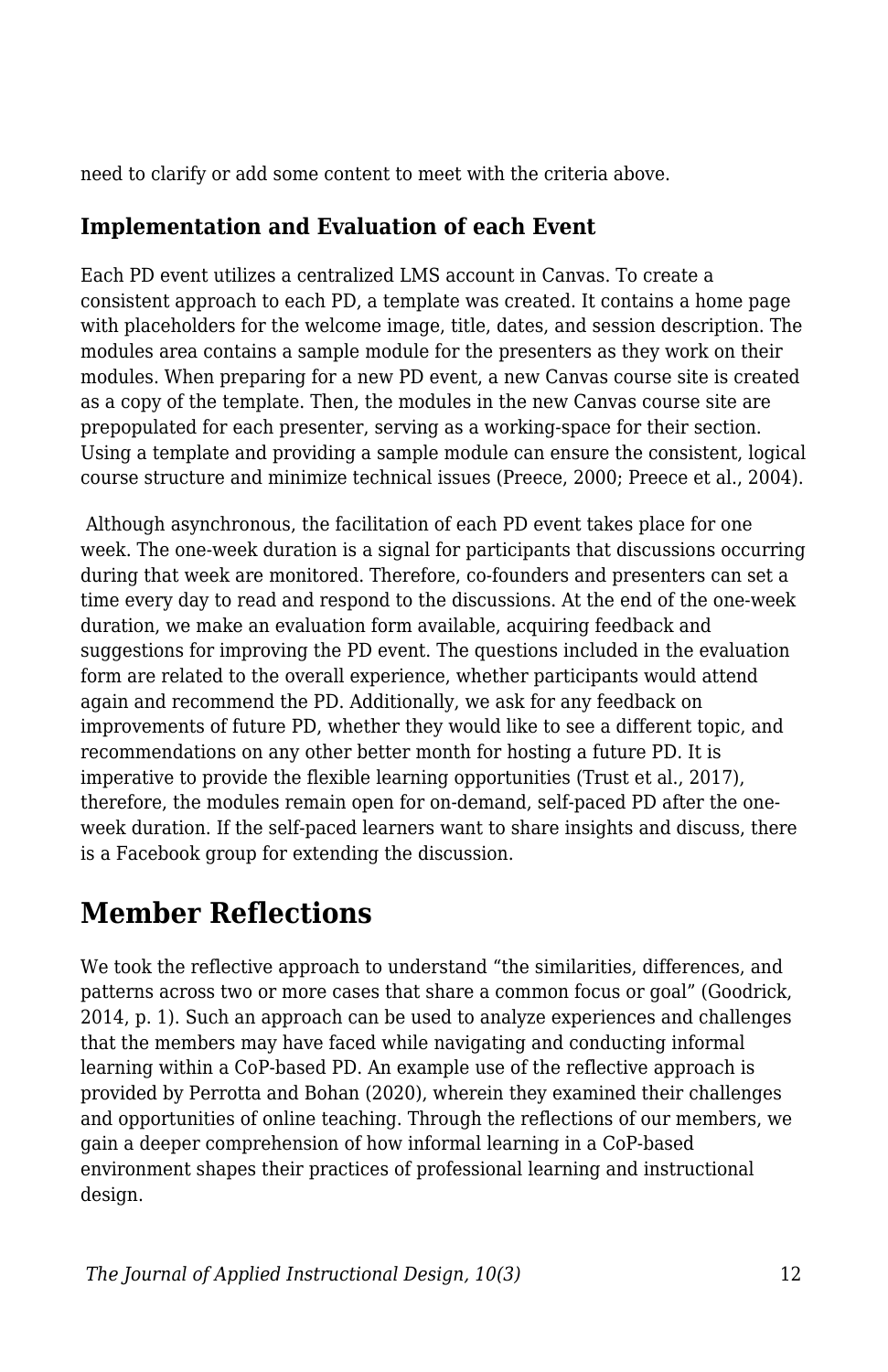Several members with various participation levels, such as a co-founder and a reviewer/designer (we refer to them as Core Member 1 and Core Member 2), a presenter, and a participant, present their reflections. Each of them shared about:

- whether their participation level may have changed at any time while being a member of PD4IDs;
- how participating in one of our PD events, regardless of their participation levels, may have improved their knowledge and expertise, and influence professional practice; and
- any challenges hindering their participation.

The three aspects of reflection listed above are imperative because pursuing PD is essential for improving knowledge and expertise and informing professional practice, as needed by IDs (Sharif & Cho, 2015). Furthermore, CoP members are welcome to participate at any level; but because a CoP function is to help improve the members' knowledge and expertise (Wenger et al., 2002), it is essential to understand how any participation in PD4IDs is helpful for IDs in improving knowledge, expertise, and practice. Last, recognizing their challenges informs us in better facilitating CoP-based PD events.

#### **Core Member 1**

As a co-founding member of PD4IDs learning community, I am honored to have the opportunity to share free professional development with others and provide a way for those in the field to gain presentation experience, all without the barrier of cost, time, and travel. The COVID-19 pandemic has affected my workload and ability to be active. However, I always look forward to planning and participating in each PD event.

I am constantly amazed by the variety of experience levels and expertise shared by the presenters within each PD event. I have been able to utilize the examples shared in the PD events in my work. For example, in the 2017 event, the session titled Leveling up, Badges, and Avatars, has provided a way to encourage faculty to design with the learner in mind. By meeting students where they are, they can create an artifact that meets the learning objectives, with a technology that they are most comfortable with. This can range from a paper using Microsoft Word, all the way up to a full video presentation. In the 2019 event, a session titled Learner Journey Maps as a Course Design Tool, has influenced the way I instructor faculty on creating assignments. When creating authentic assessments, faculty may consider the steps needed for each project, from start to finish, and how they may instruct students on the skills needed to complete each step. Not only does this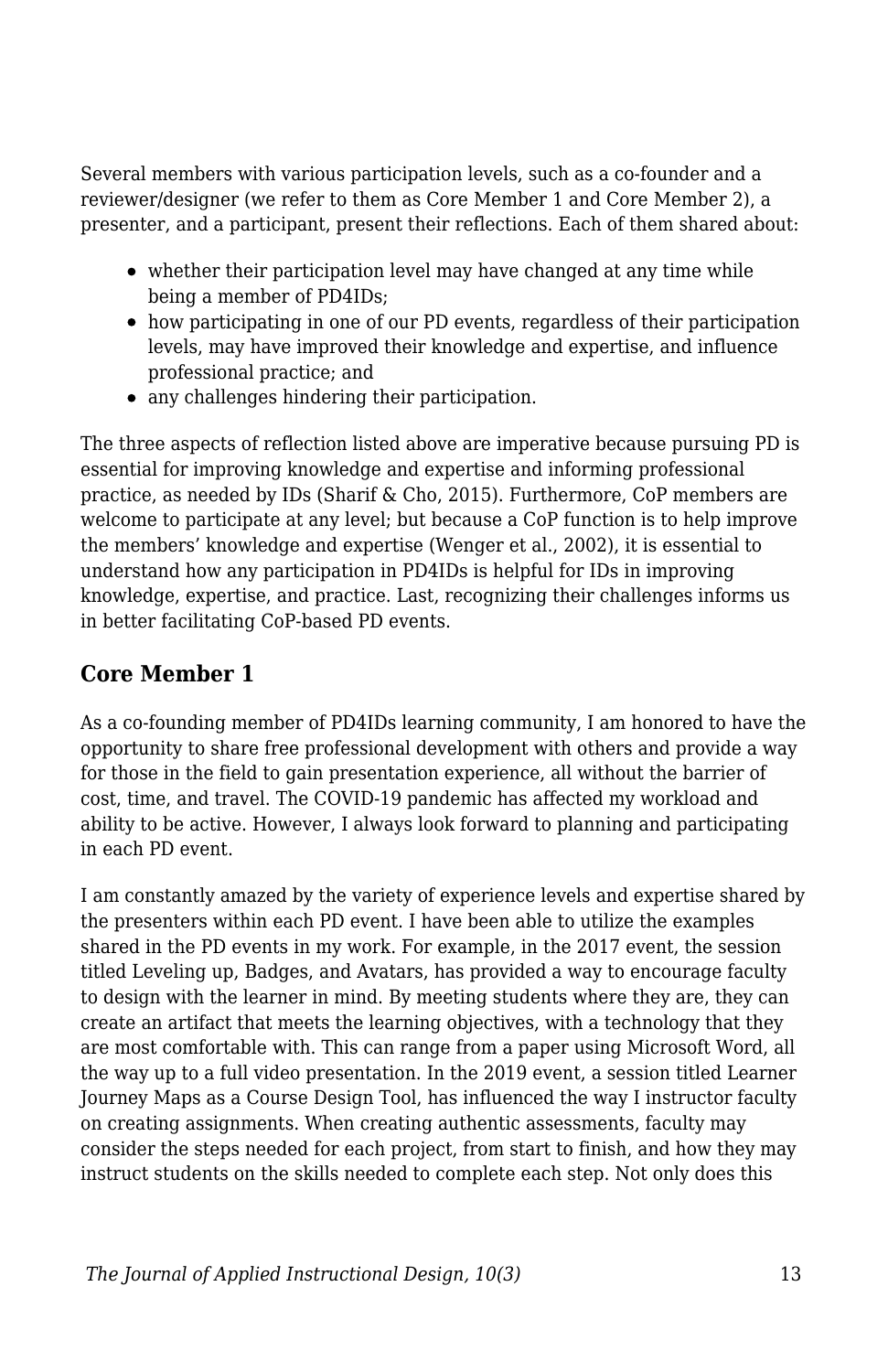help to create more thorough instructions, but it considers the learner, who is a novice in the subject, along every part of the journey.

I am now in my fifth year as an instructional designer, and because of this organization, I have the increased confidence that I can perform my job effectively and provide an opportunity for others to learn in the field, without any constraints caused by time or money. I truly respect large professional organizations for providing the resources that they do for our profession, but I also believe that there is a place for smaller organizations who have a passion to share knowledge with others. It has been such a joy to meet so many other IDs in the field who are as passionate about the field as I am.

#### **Core Member 2**

I first became aware of PD4IDs as a graduate student while attending a formal professional development conference in 2019. In a session I attended, Author 1 presented her research on PD4IDs and I was immediately attracted to the concept of an accessible community of professional IDs. After looking at the online forum, I contacted Author 1 to discuss opportunities for active contribution to the projects she and the co-founders are working on. I would describe my current participation in PD4IDs events as a designer and reviewer; I mainly work on the design and development of visual elements used in courses and marketing material, as well as reviewing the courses before they are made available to the larger instructional design community.

My participation in PD4IDs has significantly supported my growth as a professional in the instructional design community. Through my work with the cofounders, I had an opportunity to witness how experienced IDs work with presenters, or instructors, in building an online course. I also learned how to use specific features within the LMS that we use for our asynchronous events. Indirectly, the co-founders modeled how to effectively collaborate with other IDs on a shared goal. In the online forum, I often read external articles that were shared by other IDs in the group. Most of the posts that I engaged with in the forum were individuals sharing information about other free professional development opportunities, job openings, and discussions on technology selection. For most discussions, I would consider myself a lurker who reads what other people are saying or sharing. I find reading the discussions to be beneficial, especially to read about the thoughts of experienced professionals, who bring a lot of work experience to the conversation. In PD4IDs specifically, I have not shared any articles or initiated any discussions myself, although I do create and share content on other networking platforms, such as LinkedIn.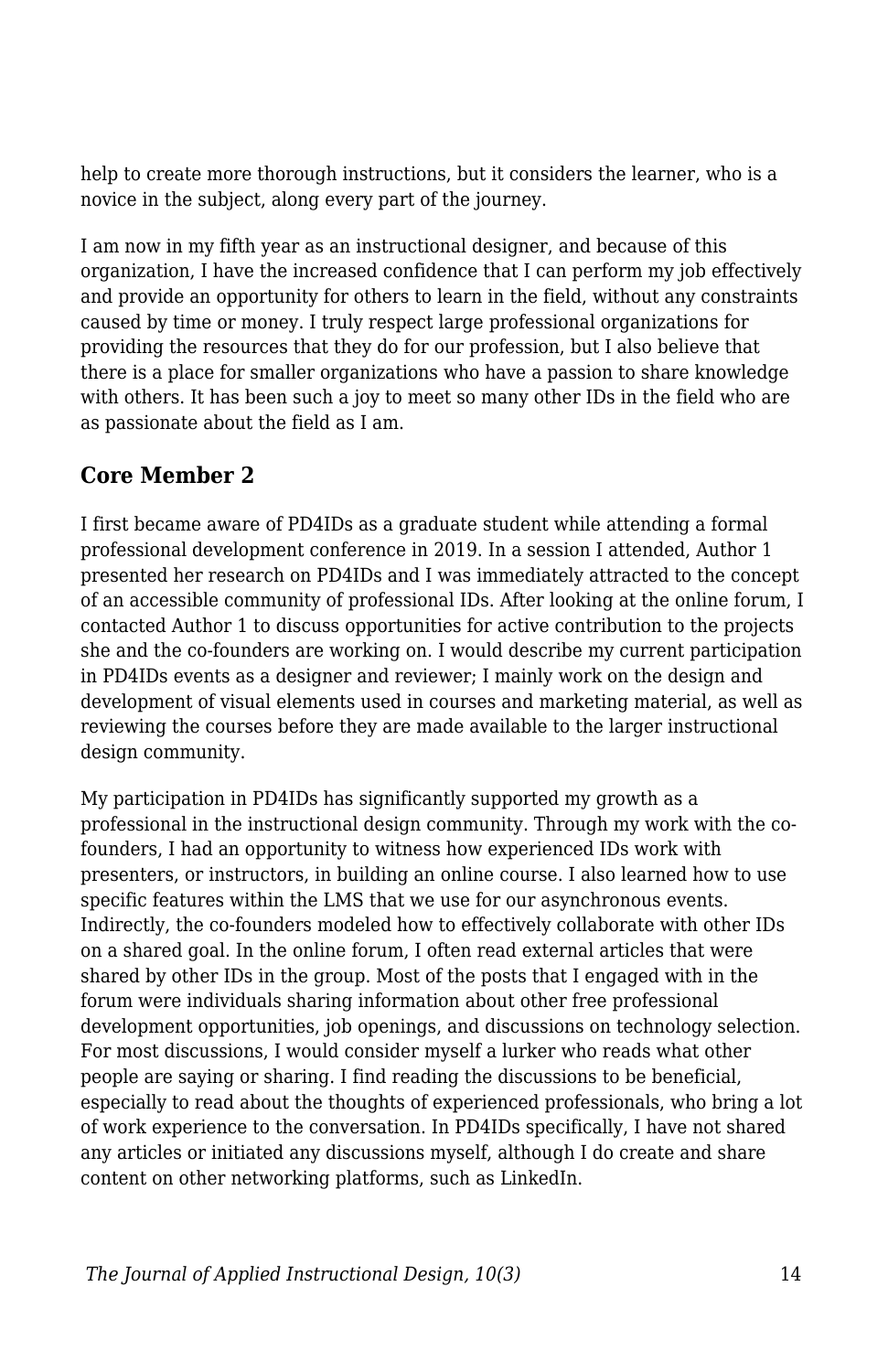Connecting with my co-founders, who all live in different states, has helped build my confidence in reaching out to others in the instructional design community to talk to them about trends in instructional design or their areas of expertise. I have also become quick to share what I am learning with both IDs in my department and the larger instructional design community, through one-on-one conversations, blog posts, and social media.

#### **Presenter**

Mother Theresa said that "we can all do small things, with great love, and together we can do something wonderful" and I wholeheartedly agree. To be a teacher, an instructor, to think about the students and their development, to be interested in eLearning trends— this is the first step. But, we can only grow to be exceptional IDs if we work together, collaborate, and exchange our knowledge. Even after 10 years of experience, I still believe it is essential for me to learn from others. Therefore, I am always looking for ways to expand my professional horizons, and PD4IDs was one of them and a pretty damn good one.

In my eyes, for an experience of that sort to be successful, three main elements need to be fulfilled: the event needs to be eclectic so that I can meet other points of view; it needs to feature a variety of topics so that I can be exposed to ideas I have not come across before; and last but not least it should need my attention so that it can "tell me and I remember, " as Benjamin Franklin said. PD4IDs puts attention on all. However, what proved to be the most satisfying, was the tactile experience of engagement throughout the event, and after it as well.

As a presenter, I was not passive during the event; oftentimes, such events only require creating or recording a talk and adding slides, but nothing more. At PD4IDs, I was responsible for inputting the content into the LMS, managing it, and inciting and curating a healthy debate about the subject—and it allowed me to look at how I prepare my talk, how I share it, and how I interact with the listeners. The responsibility to lead a discussion turned my focus from "done the deed" into "I can shape young minds and re-invent my own." As a result, I carry it with me that my talk extends far beyond the time allocated to the presentation, it (hopefully) follows other people to their jobs, it transfers to business circles and discussion groups, and it can make or break someone's thinking.

Of course, this feature was also available to me when I was the listener. I could engage in a healthy debate with other interested participants and exchange my thoughts for their ideas. I had the ability to confront my views, change my mind, and adjust my thinking on the basis of other IDs' brains attending the event.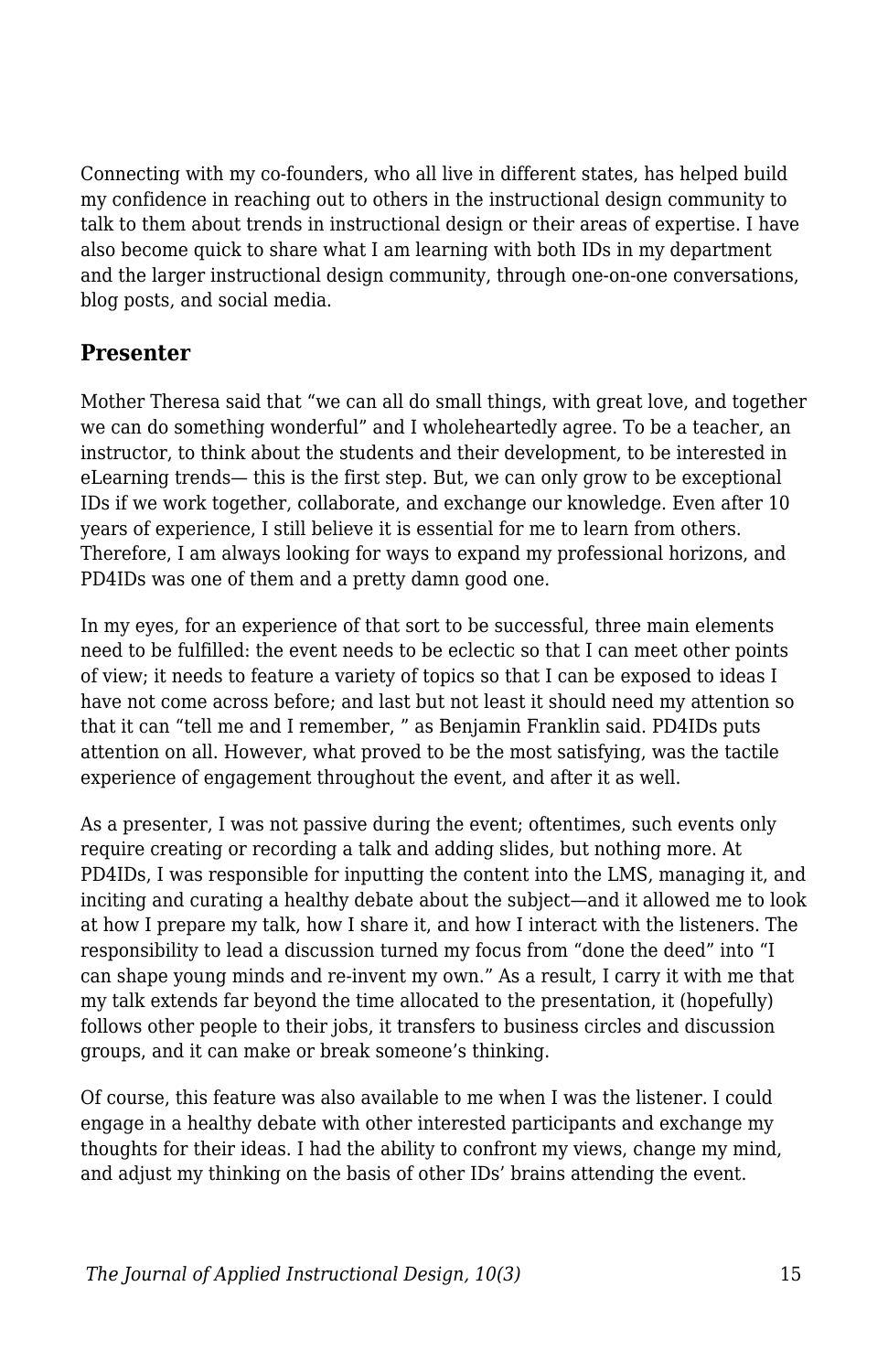#### **Participant**

Due to time constraints, I was not able to participate in on-site or in-person professional development. I was participating in a few online learning forums on Facebook and LinkedIn, but I wanted a more robust learning experience. I found the PD4IDs group on Facebook and joined right away. I was instantly energized by the plethora of ideas, topics, and discussions that happen in this group. There was even a free asynchronous professional development that I attended that helped me stay up to date on current topics and trends.

 About a year later, I landed my first full-time instructional design position. It was a significant move and required a great deal of courage. Having had the support of my colleagues from the informal instructional design groups, including from the PD4IDs group, I felt more confident. Posts and discussions by these colleagues in social media and the informal learning opportunities have an important role in my professional learning. While working on the day-to-day instructional design projects, I did not mind asking questions and seeking ideas from other colleagues.

As I continued to grow in my career, I sought out new employment opportunities. Our PD4IDs group posted a job opportunity in my geographic location at a public university with an innovative, creative, progressive instructional design team. I applied right away and got the job! I am very grateful to be in this PD4IDs group and have the support of my colleagues for professional growth and their backing when I needed to move on to a new position.

There are challenges in online groups, and the PD4IDs group was not an exception. There may be a communication barrier from the lack of being in a faceto-face environment. If someone posts something sarcastic or disrespectful, it is easy to assume that it is intentional. As a result, I am cautious about commenting on other members' posts. When I post a comment, I make sure that I wrote something rather general but encouraging. Since the field of instructional design is so vast and varied, it is critical to stay on topic and within one's sphere of expertise.

I have continued to stay connected with the PD4IDs group and found that some of my new colleagues at my current ID position knew people in our PD4IDs group even though we lived in different geographic locations. Since that time, I continue to grow by reading research articles and posts, participating in free professional development opportunities from the PD4IDs group. I am not alone in this new endeavor. I have a whole group of collective minds that inspire me, support me, and push me to be my very best.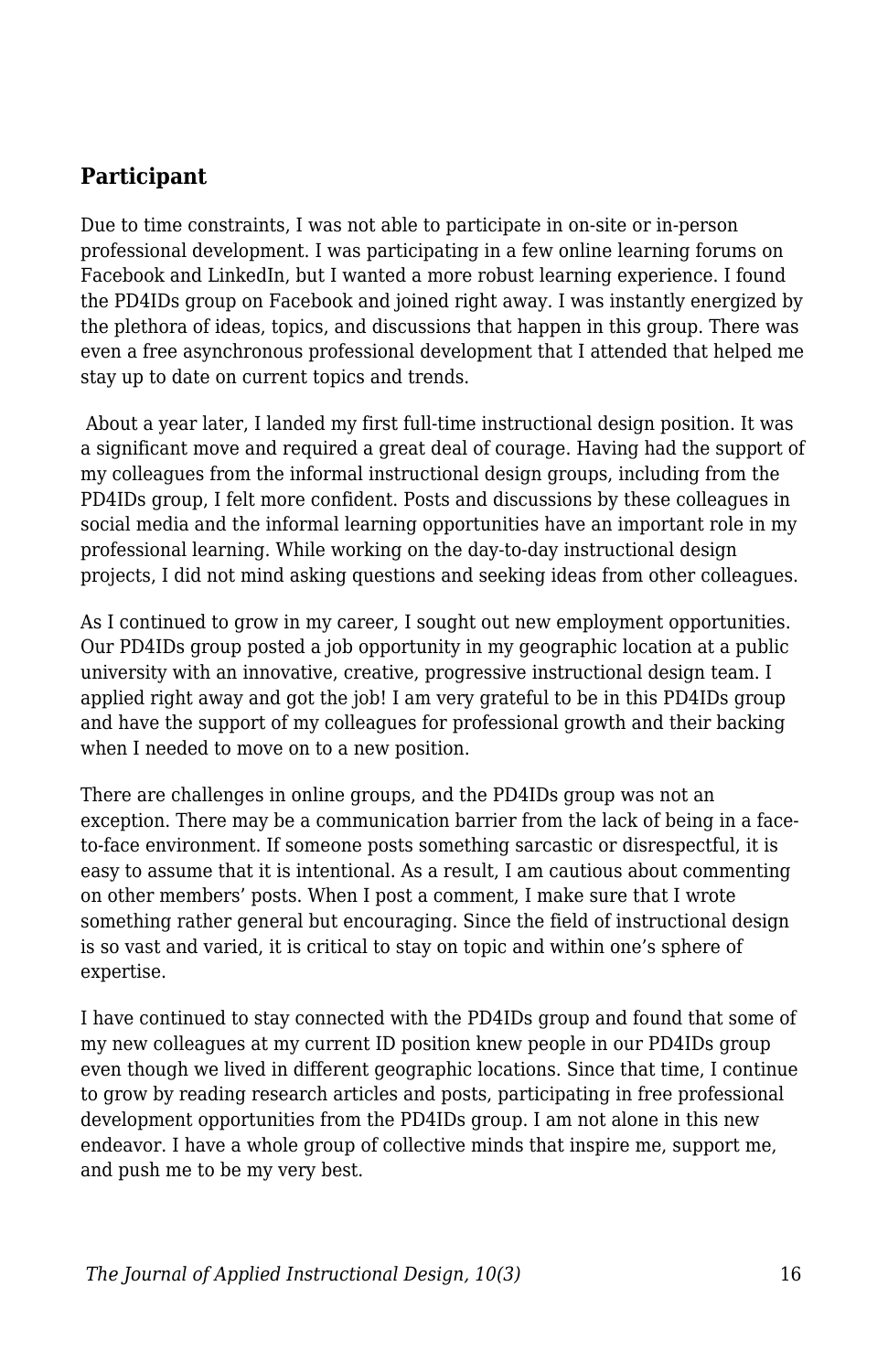### **Discussion**

In this application paper, we initially present the needs for IDs to continually pursue professional learning. The paper additionally includes the relevant conceptual framework, how we facilitate free PD events within the PD4IDs learning community by following the conceptual framework, and the reflections of several members. The reflections are overall congruent with existing literature and conceptual framework. We discuss this alignment in several key points: (1) participation change; (2) improvement on knowledge and influence on practice; and (3) challenges of participating in online CoP-based PD.

#### **Participation Change**

The CoP-based PD events coordinated within the PD4IDs learning group are coordinated to promote knowledge sharing and informal learning through social interactions and motivate members to participate in various levels. The members' reflections show that they start by identifying the learning community they would like to join. Then, their participation levels change from time to time. As seen in Participant's reflection, she purposely looked for a learning community and found PD4IDs. She then initiated her participation as a peripheral member by enrolling in the PD events but rarely contributing to the discussions during the PD and in Facebook. This resonates with Lave and Wenger (1991), learning in a CoP may begin with legitimate peripheral participation. Participating passively in the beginning allows the new members to get the sense about the community and observe how other members interact (Dawley, 2009; Lave & Wenger, 1991). As she became more comfortable interacting in the CoP environment, she then started to ask questions and contributed responses to the discussions during PD and in Facebook, resonating with Lai and Chen's (2014) study and Dawley's (2009) levels of social network engagement.

As Core Member 2 shared, she found the PD4IDs learning community through a conference presentation. Similarly, Presenter indicated that she was initially looking for ways to expand her professional horizons and found PD4IDs. This experience, once again, resonates with Dawley's (2009) SNKC framework. Additionally, it is aligned with Guldberg and MacKness' (2009) study presenting that the participation levels in a CoP group may shift from time to time. An active member like Core Member 2 helps the coordination of the PD events by reviewing proposals and modules, as well as designing course elements. However, at another time, she is sometimes a "lurker," plainly reading the discussions and Facebook posts. Regardless of her varied participation levels, she seems to perceive the learning value. Therefore, she tends to share the information gained from PD4IDs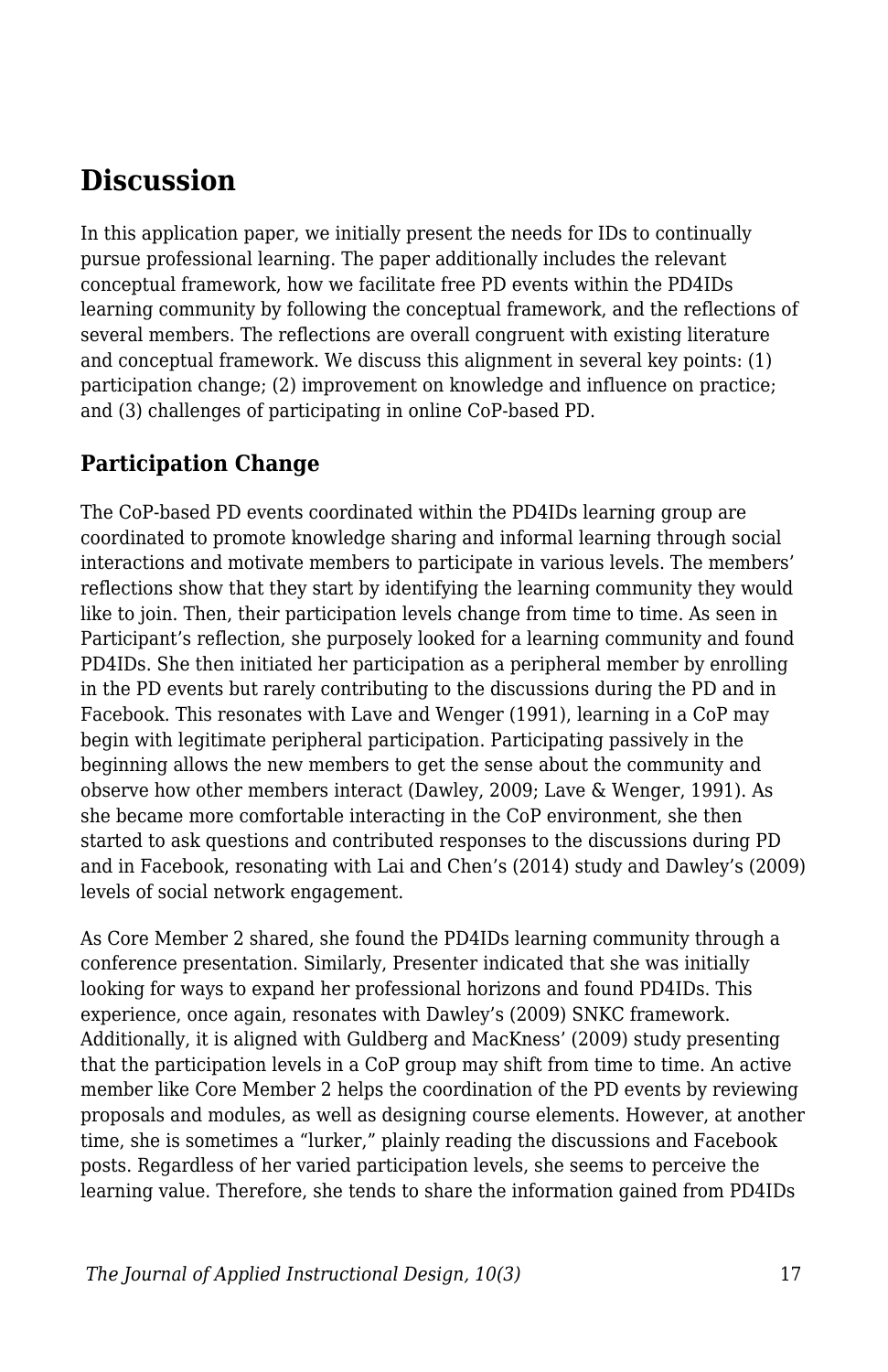back to her workplace and other instructional design communities through casual conversations, blog posts, and social media. Despite the members' participation changes, this suggests that PD4IDs serves as a CoP to its members, not plainly a community of interest or social group. According to Cadiz et al. (2009), if CoP members no longer perceive the learning value anymore, the main purpose of CoP will diminish, and the community will not be different than a social group. Therefore, it is imperative to support the learning experiences of all members, regardless of their participation levels and changes.

#### **Improvement on Knowledge and Influence on Practice**

IDs perceive the need to continuously improve knowledge, skills, and attitude related to the instructional design process (Sharif & Cho, 2015). As expected, the reflections also present the stories about how these members were looking for just-in-time learning opportunities. A core member typically serves by coordinating the joint activities, facilitating discussions, addressing any questions and requests from the members (Borzillo et al., 2011; Wenger et al., 2002; Wenger & Snyder, 2000). However, even as a PD4IDs group leader, Core Member 1 values the resources shared by other members and uses them in her practices. She has been able to integrate the examples shared by others into her work and further share them with the faculty members she collaborates with. This reflection suggests that her experience in PD4IDs may have shaped her professional learning and design practice.

As an active member, Presenter also values the learning opportunities gained through engaging others in a meaningful dialogue about her modules, thereby sometimes resulting in an adjustment of her own perspective. These reflections are similar to an experience of language teachers discussed in Dale's (2013) study; CoP-based PD can provide like-minded professionals opportunities to share tips and experiences, and critically think about their own practice while interacting with others, potentially resulting in knowledge and practice improvements (Dale, 2013). Additionally, information learned from a learning community like PD4IDs group may allow the members to contribute to the collective learning by resharing it with others who are not members of PD4IDs, as told by Core Member 2. This indicates a potential influence of a CoP-based PD and group in shaping the knowledge building in the broader community.

### **Challenges**

Two of the members, Core Member 1 and Participant, highlighted challenges with conducting informal professional learning and interacting with others online. One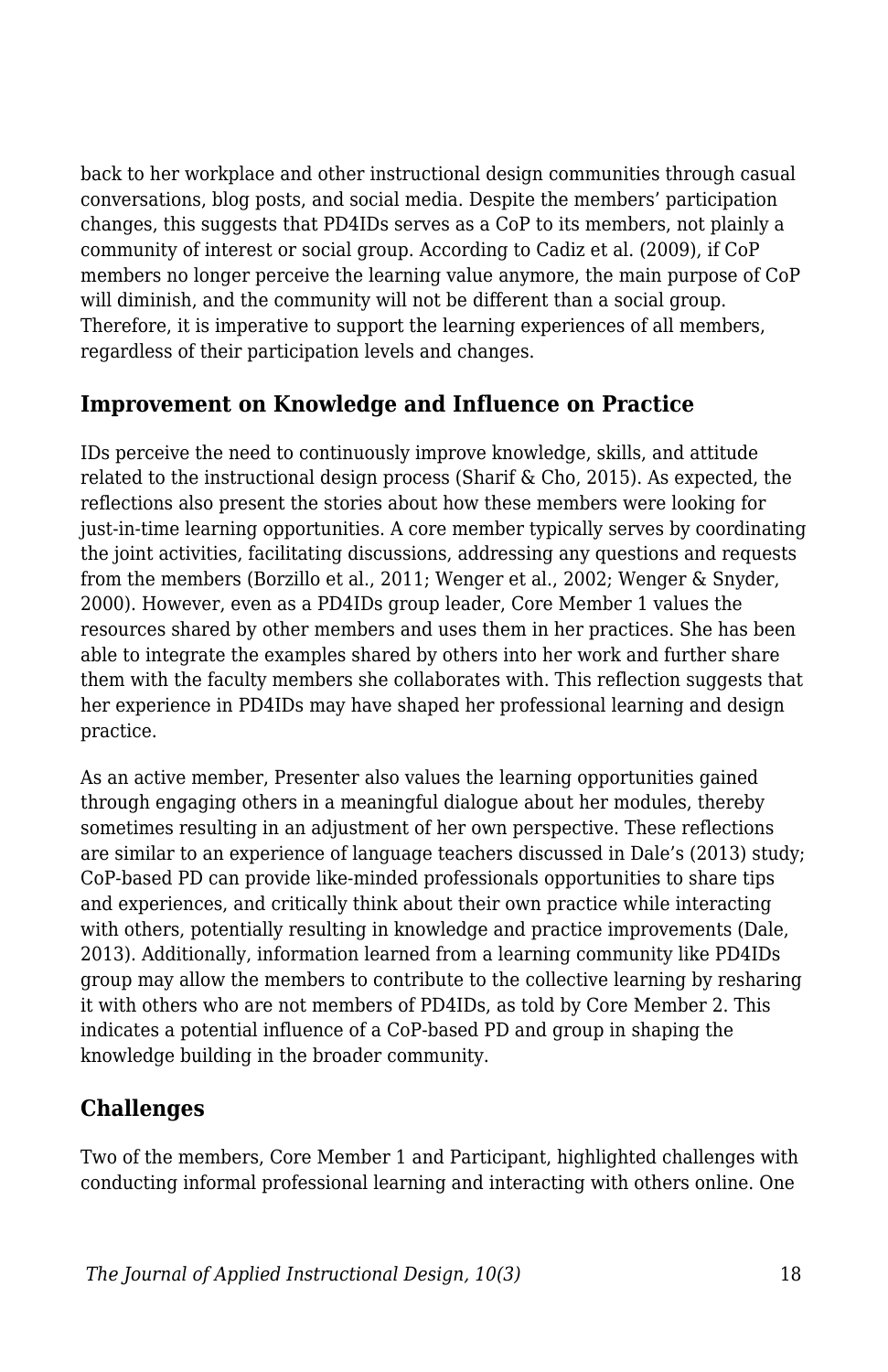challenge is finding the time to participate, parallel with Preece et al.'s (2004) finding. Peripheral members prefer to stay in this role as they may not have time to participate more actively. Participating in an online CoP addresses members' time constraint because CoP groups embrace all participation levels. However, the coordination should be well-planned, and therefore it may take time of the core members, as Core Member 1 mentioned.

Another challenge revolves around maintaining netiquette in online forums. This aligns with Carpenter and Harvey's (2019) study; disagreements in a deep discussion may happen and spark defensive and offensive reactions. Therefore, there are concerns among members regarding shaming and disrespectful behaviors (Dabbagh et al., 2015; Krutka et al., 2019). As Participant pointed out, this type of behavior may occur online unintentionally. Therefore, members may want to think carefully before posting and be cautious when commenting.

# **Implications and Conclusion**

This paper offers implications for IDs searching for ways to engage in professional learning and improve their knowledge and practice. CoP groups like PD4IDs may be appealing to IDs for seeking timely information and resources as the need arises. When IDs search for a suitable CoP, especially those facilitated through social media, they may consider using Dawley's (2009) five levels of social engagement. IDs may initially identify which CoP appropriately addresses their professional learning needs (Dawley, 2009). Then, they may observe the existing members' actions and discussion (Lave & Wenger, 1991). As they feel more comfortable with other members, they may gradually share stories and experiences to offer insights to others.

CoP groups embrace all members with any participation level; therefore, IDs can adjust their participation according to their availability (Schwier et al., 2014). Peripheral participation (i.e., lurking) may not be a negative behavior because the less-active members can be goal-driven and strategic in managing their participation (Romero-Hall et al., 2020). Furthermore, a CoP group like PD4IDs also serves as a knowledge repository where members, including peripheral members, can visit previous modules or posts to find specific information or resources as needed. As these members have more availability, they may decide to be more active by volunteering in the joint activities. Additionally, as a core member has mentioned a similar time constraint while coordinating CoP activities, it is essential to open the volunteering opportunities to other members. This opportunity can promote a sense of belonging to the community and sustain the learning value within the CoP (Eaton & Pasquini, 2020).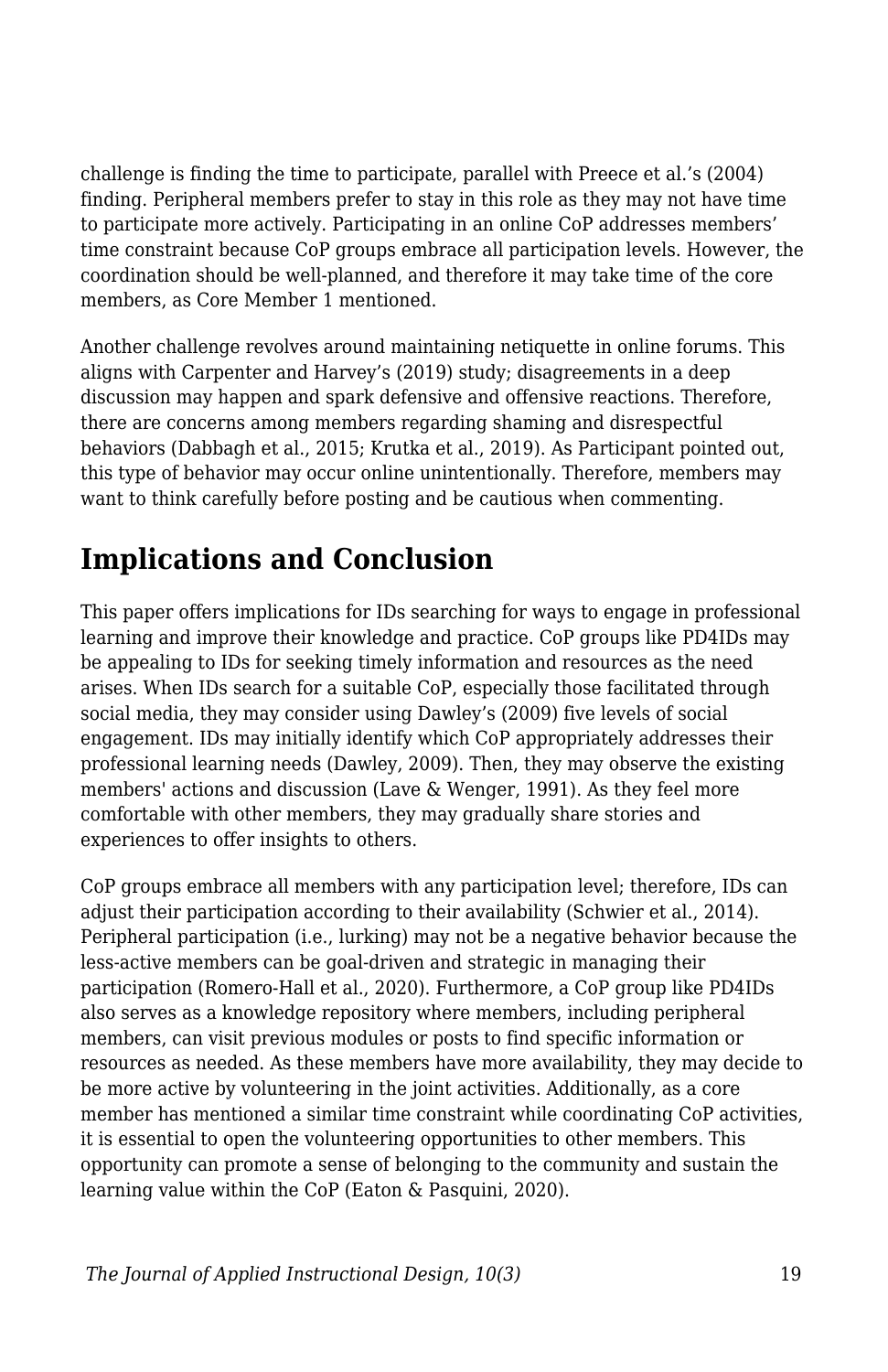IDs should continually improve their knowledge, skills, and attitude related to the instructional design process to keep up with the field and job demands (Sharif  $\&$ Cho, 2015). Pursuing professional learning informally supports IDs' effort to stay abreast on trends, issues, and job demands because it is not restricted by a particular curriculum and time (Richter et al., 2011). Additionally, CoP-based learning opportunities, such as those offered by PD4IDs, can further address geographical and funding limitations. This application paper presents the coordination of CoP-based PD events hosted by PD4IDs by following relevant conceptual frameworks and the reflections of several members from PD4IDs. The reflections indicate the benefits of participating in a CoP for shaping IDs' professional learning and practices. As online CoP groups are becoming ubiquitous, this paper informs (a) IDs in regard to selecting an appropriate CoP and deciding on one's participation level, (b) working professionals with supervisory roles regarding the benefits of and importance of supporting nontraditional PD, (c) working professionals from other fields regarding ideas to pursue informal learning opportunities to address immediate professional learning needs, and (d) extends the literature related to informal learning and CoP on the practical aspect.

### **References**

- Akerson, V. L., Cullen, T. A., & Hanson, D. L. (2009). Fostering a community of practice through a professional development program to improve elementary teachers' views of nature of science and teaching practice. Journal of Research in Science Teaching, 46(10), 1090–1113. https://doi.org/10.1002/tea.20303
- Bond, M. A., & Lockee, B. B. (2018). Evaluating the effectiveness of faculty inquiry groups as communities of practice for faculty professional development. Journal of Formative Design in Learning, 2, 1–7. https://doi.org/10.1007/s41686-018-0015-7
- Borzillo, S., Aznar, S., & Schmitt, A. (2011). A journey through community of practice: How member and why members move from the periphery to the core. European Management Journal, 29, 25–42. https://doi.org/10.1016/j.emj.2010.08.004
- Cadiz, D., Sawyer, J. E., & Griffith, T. L. (2009). Developing and validating field measurement scales for absorptive capacity and experienced community of practice. Educational and Psychological Measurement, 69(6), 1035–1058. https://doi.org/10.1177/0013164409344494.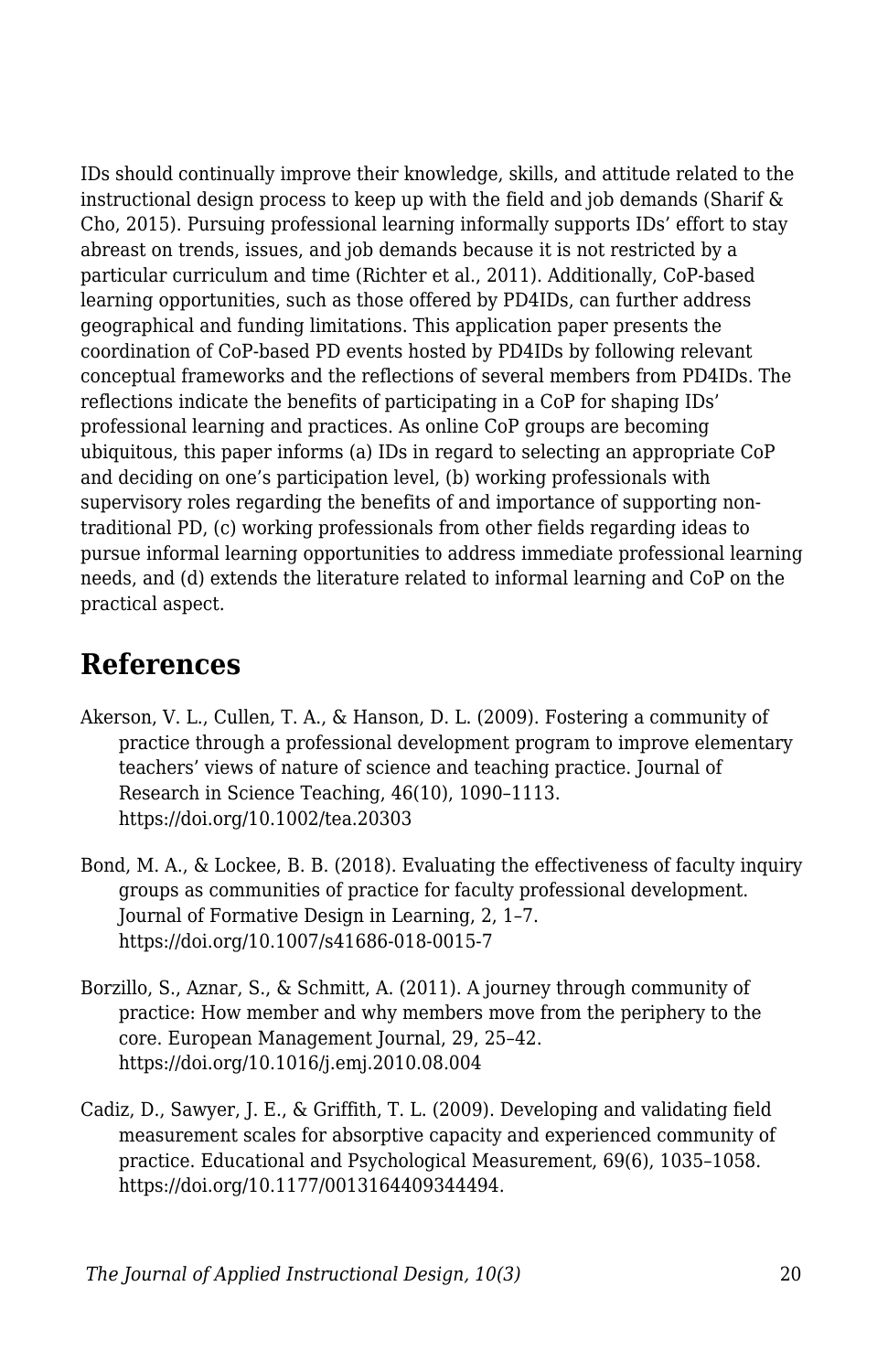- Carpenter, J. P., & Harvey, S. (2019). "There's no referee on social media": Challenges in educator professional social media use. Teaching and Teacher Education, 86, 102904. https://doi.org/10.1016/j.tate.2019.102904
- CPE Rubric. (n.d.). Course design rubric standards. Retrieved January 12, 2021 from https://www.qualitymatters.org/qa-resources/rubric-standards/cpe-rubric
- Dabbagh, N., Kitsantas, A., Freih, M. Al, & Fake, H. (2015). Using social media to develop personal learning environments and self-regulated learning skills: A case study. International Journal of Social Media and Interactive Learning Environments, 3(3), 163. https://doi.org/10.1504/IJSMILE.2015.072300
- Dale, J. (2013, February 7). The language of Twitter: The rise of MFL teachers online [Blog post]. The Guardian. Retrieved from: http://www.theguardian.com/teacher-network/teacher-blog/2013/feb/07/twitte rlanguage-mfl-teachers
- Dawley, L. (2009). Social network knowledge construction: Emerging virtual world pedagogy. On the Horizon, 17(2), 109-121. https://doi.org/10.1108/10748120910965494
- Eaton, P. W., & Pasquini, L. A. (2020). Networked practices in higher education: A netnography of the #AcAdv chat community. Internet and Higher Education, 45, 1–10. https://doi.org/10.1016/j.iheduc.2019.100723
- Goodrick, D. (2014). Methodological briefs impact evaluation no.9: Comparative case studies. United Nations Children's Fund. https://www.unicefirc.org/publications/pdf/brief\_9\_comparativecasestudies\_en g.pdf
- Gorrell, J., Kitsantas, A., & Matthews, W. K. (2013). Community of Practice Scale for Schools [Database record]. Retrieved from PsycTESTS. https://doi.org/10.1037/t29882-000.
- Gray, B. (2004). Informal learning in an online community of practice. Journal of Distance Education, 19(1), 20–35. https://www.learntechlib.org/p/102757/
- Guldberg, K., & MacKness, J. (2009). Foundations of communities of practice: Enablers and barriers to participation. Journal of Computer Assisted Learning, 25(6), 528–538. https://doi.org/10.1111/j.1365-2729.2009.00327.x
- Instructional Design Competencies: The Standards. (n.d.). Retrieved January 11, 2021, from https://ibstpi.org/instructional-design-competencies-the-standards/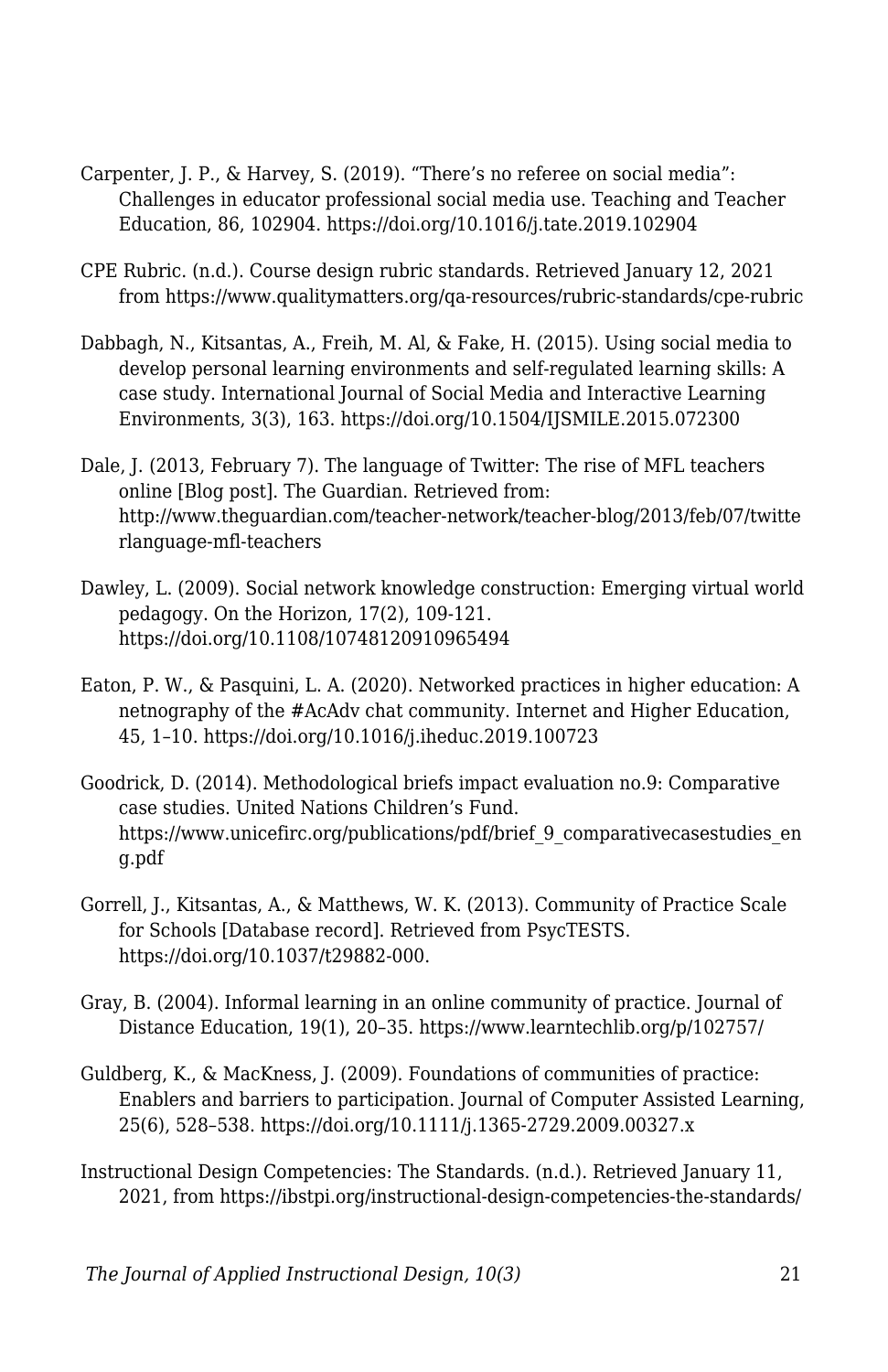- Jones, K.M. L., Stephens, M., Branch-Mueller, J., & de Groot, J. (2016). Community of practice or affinity space: A case study of a professional development MOOC. Education for Information, 32, 101–119. https://doi.org/10.3233/EFI-150965
- Krutka, D. G., Manca, S., Galvin, S., Greenhow, C., Koehler, M., & Askari, E. (2019). Teaching "against" social media: Confronting of profit in the curriculum. Teachers College Record, 121(14), 1–42. https://www.tcrecord.org/Content.asp?ContentId=23046
- Lai, H.-M., & Chen, T. T. (2014). Knowledge sharing in interest online communities: A comparison of posters and lurkers. Computers in Human Behavior, 35, 295–306. https://doi.org/10.1016/j.chb.2014.02.004.
- Lave, J., & Wenger, E. (1991). Situated learning: Legitimate peripheral participation. Cambridge University Press.
- Littlejohn, A. (2017). Learning and work: Professional learning analytics. In C. Lang, G. Siemens, A. Wise, & D. Gašević (Eds.), Handbook of learning analytics (pp. 269–277). Social for Learning Analytics Research. https://doi.org/10.18608/hla17.023
- Marett, K., & Joshi, K. D. (2009). The decision to share information and rumors: Examining the role of motivation in an online discussion forum. Communications of the Association for Information Systems, 24(1), 47–68. https://doi.org/10.17705/1CAIS.02404
- Muljana, P. S., Luo, T., Watson, S., Euefueno, W. D., Jutzi, K. N. W. (2020). Promoting instructional designers' participation in free, asynchronous professional development: A formative evaluation. Journal of Formative Design in Learning, 4(2), 74-87. https://doi.org/10.1007/s41686-020-00044-4
- Perrotta, K. A., & Bohan, C. H. (2020). A reflective study of online faculty teaching experiences in higher education. Journal of Effective Teaching in Higher Education, 3(1), 50-66. https://doi.org/10.36021/jethe.v3i1.9
- Preece, J. (2000). Online communities: designing usability, supporting sociability. Wiley.
- Preece, J., Nonnecke, B., & Andrews, D. (2004). The top five reasons for lurking: Improving community experiences for everyone. Computers in Human Behavior, 20(2), 201–223. https://doi.org/10.1016/j.chb.2003.10.015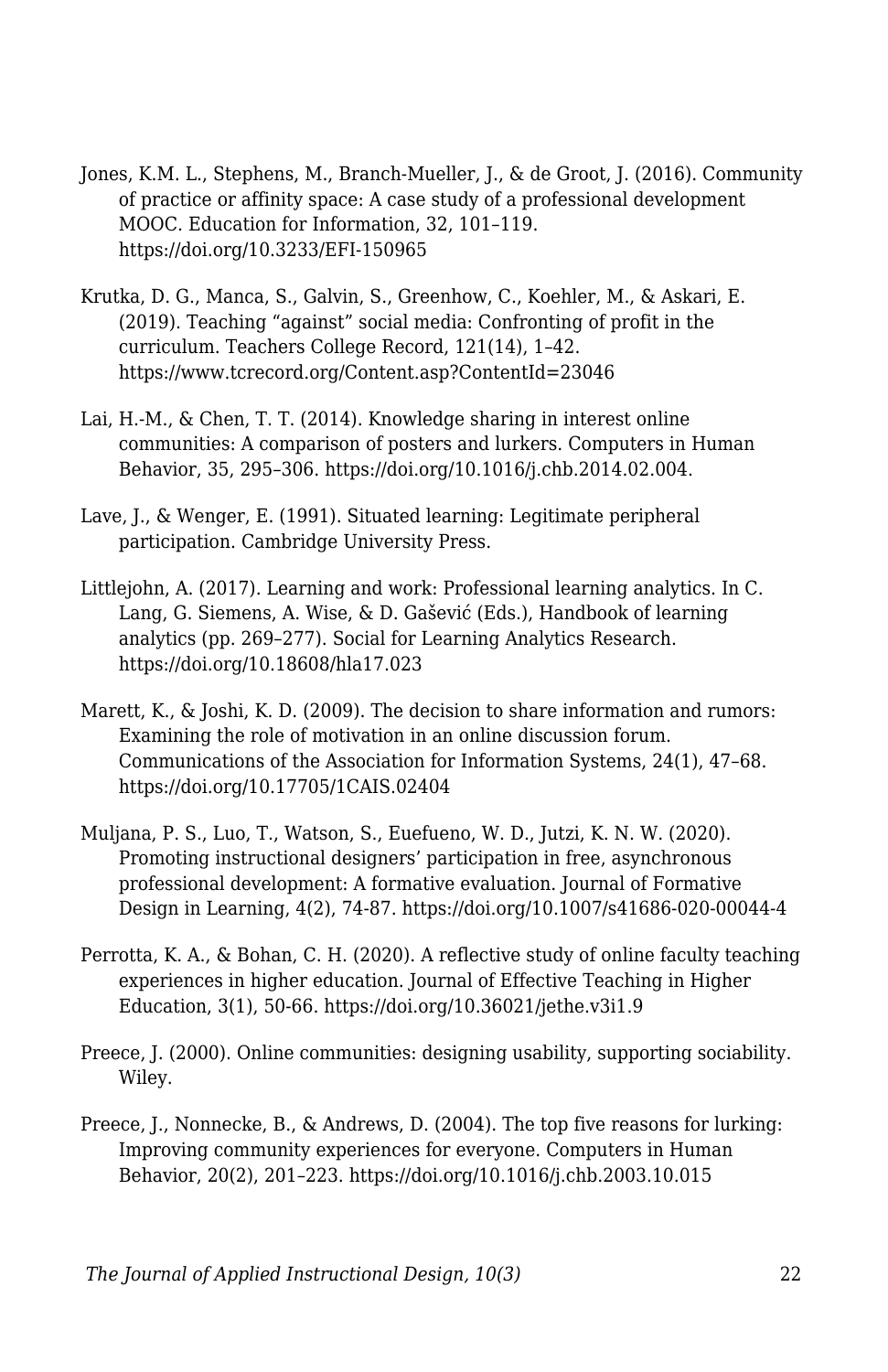- Rafaeli, S., Ravid, G., & Soroka, V. (2004). De-lurking in virtual communities: A social communication network approach to measuring the effects of social and cultural capital. In Proceedings of the  $37<sup>th</sup>$  Hawaii International Conference on System Sciences (pp. 1–10). Hawaii.
- Richter, D., Kunter, M., Klusmann, U., Lüdtke, O., & Baumert, J. (2011). Professional development across the teaching career: Teachers' uptake of formal and informal learning opportunities. Teaching and Teacher Education, 27(1), 116-126. https://doi.org/10.1016/j.tate.2010.07.008
- Romero-Hall, E., Petersen, E., Sindicic, R., & Li, L. (2020). Most versus least used social media: undergraduate students' preferences, participation, lurking, and motivational factors. International Journal of Social Media and Interactive Learning Environments, 6(3), 244. https://doi.org/10.1504/IJSMILE.2020.109266
- Schwier, R. A., Campbell, K., & Kenny, R. (2004). Instructional designers' observations about identity, communities of practice and change agency. Australasian Journal of Educational Technology, 20(1), 69–100. https://doi.org/10.14742/ajet.1368
- Sharif, A., & Cho, S. (2015). 21st-century instructional designers: Dridging the perceptual gaps between identity, practice, impact and professional development. RUSC University and Knowledge Society Journal, 12(3), 72–85. https://doi.org/10.7238/rusc.v12i3.2176
- Trust, T., Carpenter, J. P., & Krutka, D. G. (2017). Moving beyond silos: Professional learning networks in higher education. Internet and Higher Education, 35, 1–11. https://doi.org/10.1016/j.iheduc.2017.06.001
- Tseng, T.-C., & Kuo, F.-Y. (2014). A study on social participation and knowledge sharing in the teachers' online professional community of practice. Computers & Education, 72, 37–47. https://doi.org/10.1016/j.compedu.2013.10.005.
- Wenger, E. (1998). Communities of practice: Learning, meaning, and identity. Cambridge University Press
- Wenger, E. (2010). Communities of practice and social learning systems: The career of a concept. In C. Blackmore (Ed.), Social learning systems and communities of practice (pp. 179–198). Springer Verlag and the Open University.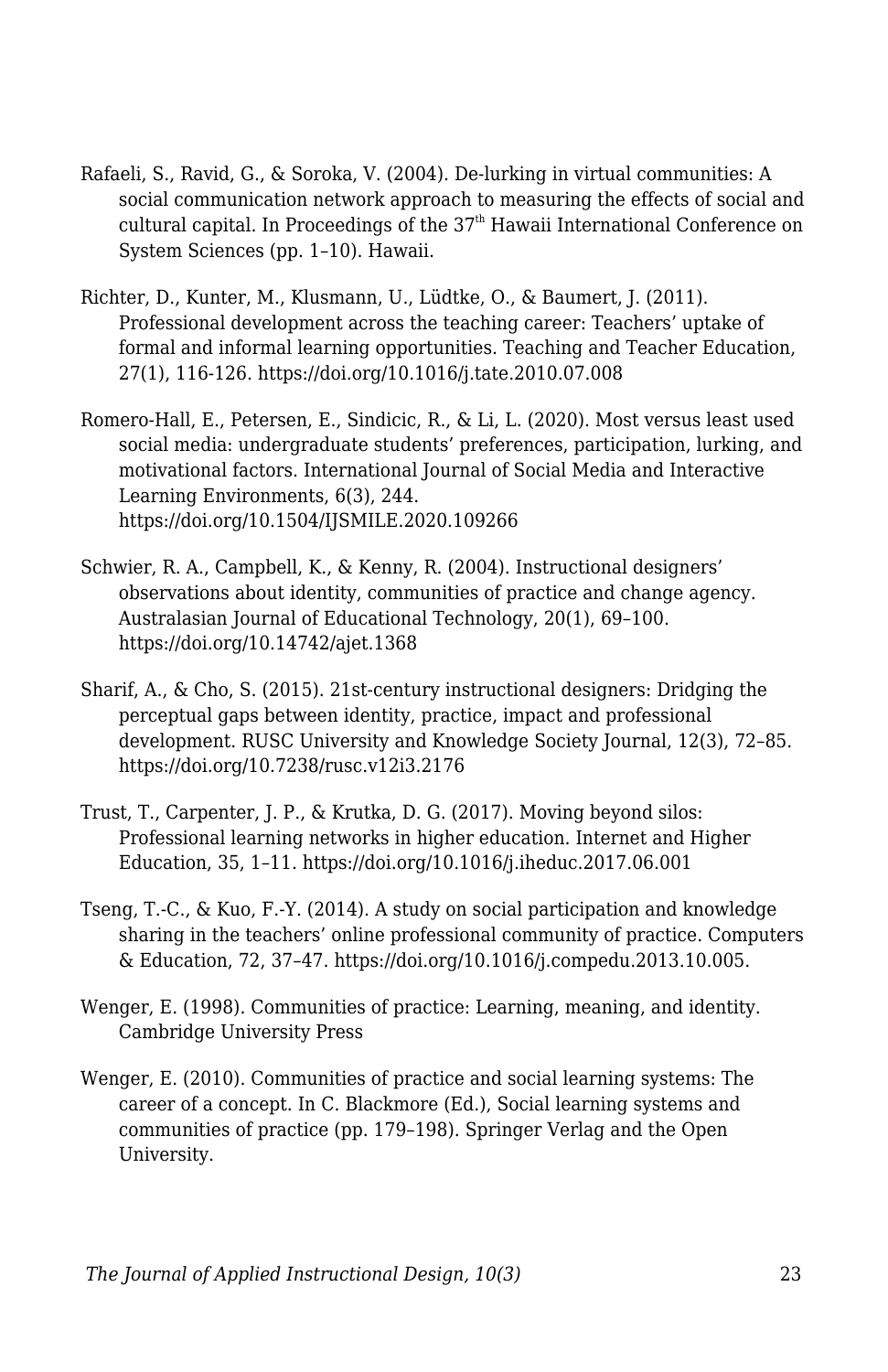- Wenger, E., McDermott, R. A., & Snyder, W. (2002). Cultivating communities of practice: A guide to managing knowledge. Harvard Business Press.
- Wenger, E., & Snyder, W. (2000). Communities of practice: The organizational frontier. Harvard Business Review (Jan–Feb), 139–145.
- Wenger, E., & Wenger-Trayner, B. (2015). Introduction to communities of practice: A brief overview of the concept and its uses. Retrieved May 18, 2021 from https://wenger-trayner.com/introduction-to-communities-of-practice/
- Wesely, P. M. (2013). Investigating the community of practice of world language educators on Twitter. Journal of Teacher Education, 64(4), 305–318. https://doi.org/10.1177/0022487113489032.
- Woo, D. J. (2015). Central practitioners' developing legitimate peripheral participation in a community of practice for changing schools. Australasian Journal of Educational Technology, 31(2), 164–176. https://doi.org/10.14742/ajet.314.
- Yanchar, S. C. & Hawkley, M. N. (2015). Instructional design and professional informal learning: Practices, tensions, and ironies. Educational Technology and Society, 18 (4), 424–434. [https://edtechbooks.org/-Zfrt](https://drive.google.com/open?id=11AuusEZE0hxUa880S5uJAZ_c7YMtZCKh)

### **Acknowledgement**

We thank Kimberly Scott for her important role in forming PD4IDs. During the development of this paper, she helped by proofreading and providing editorial suggestions.